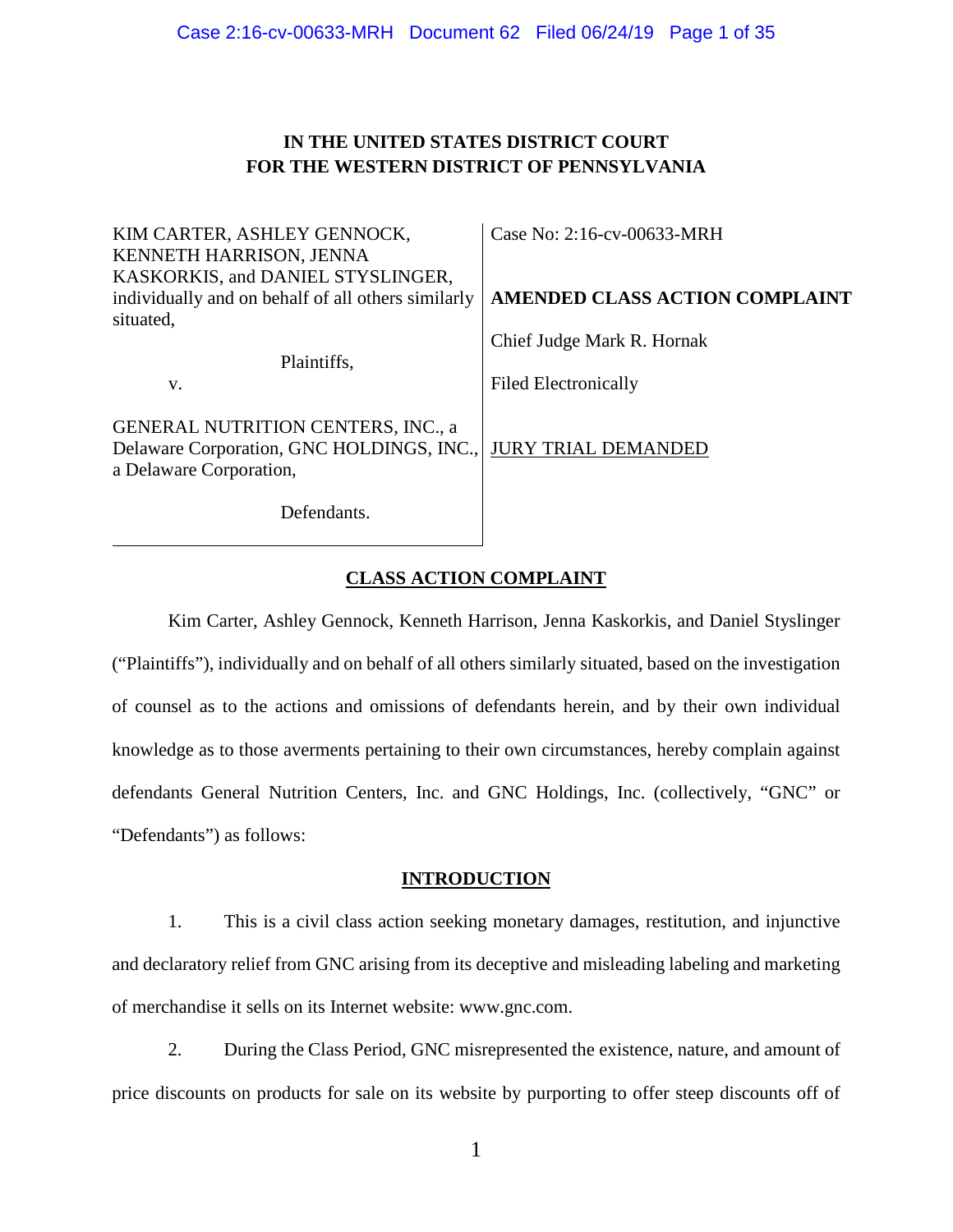### Case 2:16-cv-00633-MRH Document 62 Filed 06/24/19 Page 2 of 35

fabricated, arbitrary, and false former prices.

3. Specifically, on its website GNC represented "Regular Price(s)" that were artificial, arbitrary, and did not represent a bona fide price at which GNC formerly (or ever) sold the given product. Nor were the advertised "Regular Price(s)" prevailing market retail prices within three months immediately preceding the publication of the advertised former prices, as required by California law.

4. Having touted a false "Regular Price," GNC then offered, on the same web page as the false "Regular Price" representation, to sell the given product at a price termed "Sales Price," which supposedly represented a discount off of the false "Regular Price."

5. But GNC's "Regular Price" representation, which represented to consumers the purported market or former price of the given product, was a sham. The "Regular Price" advertised for a given product did not represent a market price at all — much less a former price in the preceding three months. GNC's "Regular Price" is a fictional creation designed to enable GNC's phantom markdowns.

6. For example, any product can be falsely advertised as "fifty-percent off" if an unscrupulous retailer creates a fictional "Regular Price" that is twice the actual market price of the product. Moreover, any good can be advertised as on "sale" or "discounted" if the unscrupulous seller uses a fictitious market price as the source of comparison. Dishonest retailers are able to use the above-described deceptive practices to successfully mislead consumers. This is because representations regarding discounts are material; they are a fundamental representation of a good's value and, therefore, effectively motivate purchases. GNC markets its products in this deceptive manner, advertising false discounts to increase its sales and promote itself as a low cost retailer.

7. The Federal Trade Commission ("FTC") describes the fictitious pricing scheme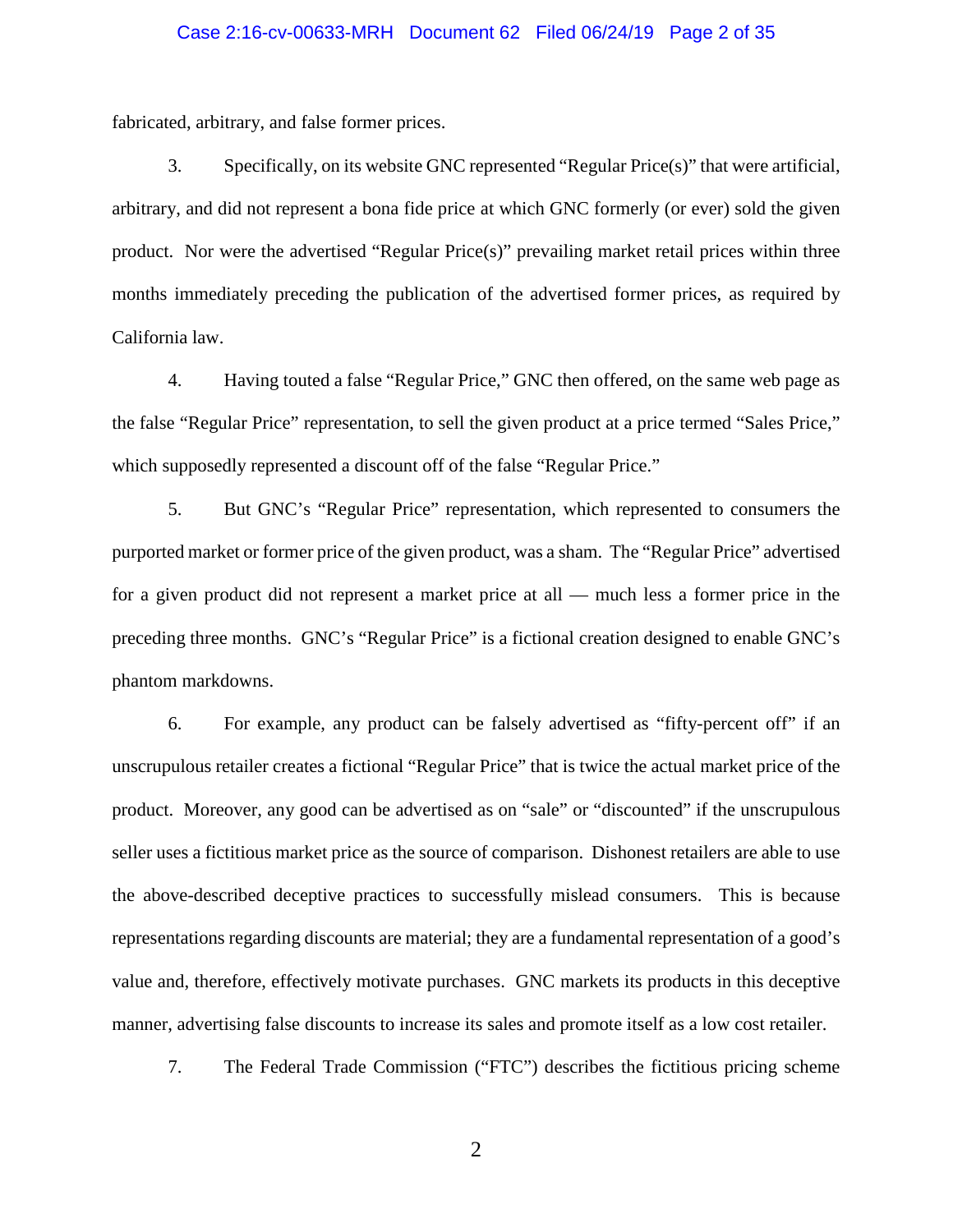employed by GNC as deceptive:

One of the most commonly used forms of bargain advertising is to offer a reduction from the advertiser's own former price for an article. *If the former price is the actual, bona fide price at which the article was offered to the public on a regular basis for a reasonably substantial period of time, it provides a legitimate basis for the advertising* of a price comparison. Where the former price is genuine, the bargain being advertised is a true one. *If, on the other hand, the former price being advertised is not bona fide but fictitious--for example, where an artificial, inflated price was established for the purpose of enabling the subsequent offer of a large reduction--the "bargain" being advertised is a false one*; the purchaser is not receiving the unusual value he expects. In such a case, the "reduced" price is, in reality, probably just the seller's regular price.

16 C.F.R. § 233.1(a) (emphasis added).

8. Similarly, California statutory and regulatory law expressly prohibits false pricing

schemes. *Business & Professions Code* § 17501, entitled "*Value determinations; Former price* 

*advertisements*," states:

For the purpose of this article the worth or value of anything advertised is the prevailing market price, wholesale if the offer is at wholesale, retail if the offer at retail, at the time of publication of such advertisement in the locality wherein the advertisement is published.

*No price shall be advertised as a former price of any advertised thing, unless the alleged former price was the prevailing market price as above defined within three months next immediately preceding the publication of the advertisement* or unless the date when the alleged former price did prevail is clearly, exactly and conspicuously stated in the advertisement.

(emphasis added).

9. When marketing products on its website, GNC displays a "sale" price along with a purported "regular" price to invite comparison. The regular price is displayed either in struckthrough typeface (*e.g.* "Price: \$59.99") or grayed typeface (*e.g.* "Regular Price: \$59.99") that is placed directly above the more prominently displayed "sale price" presented in red font (*e.g.* "Sales Price: \$59.99"). Any reasonable consumer viewing GNC's website would believe that the "Price: \$XX.XX" or "Regular Price: \$XX.XX" is GNC's normal price for the product and/or the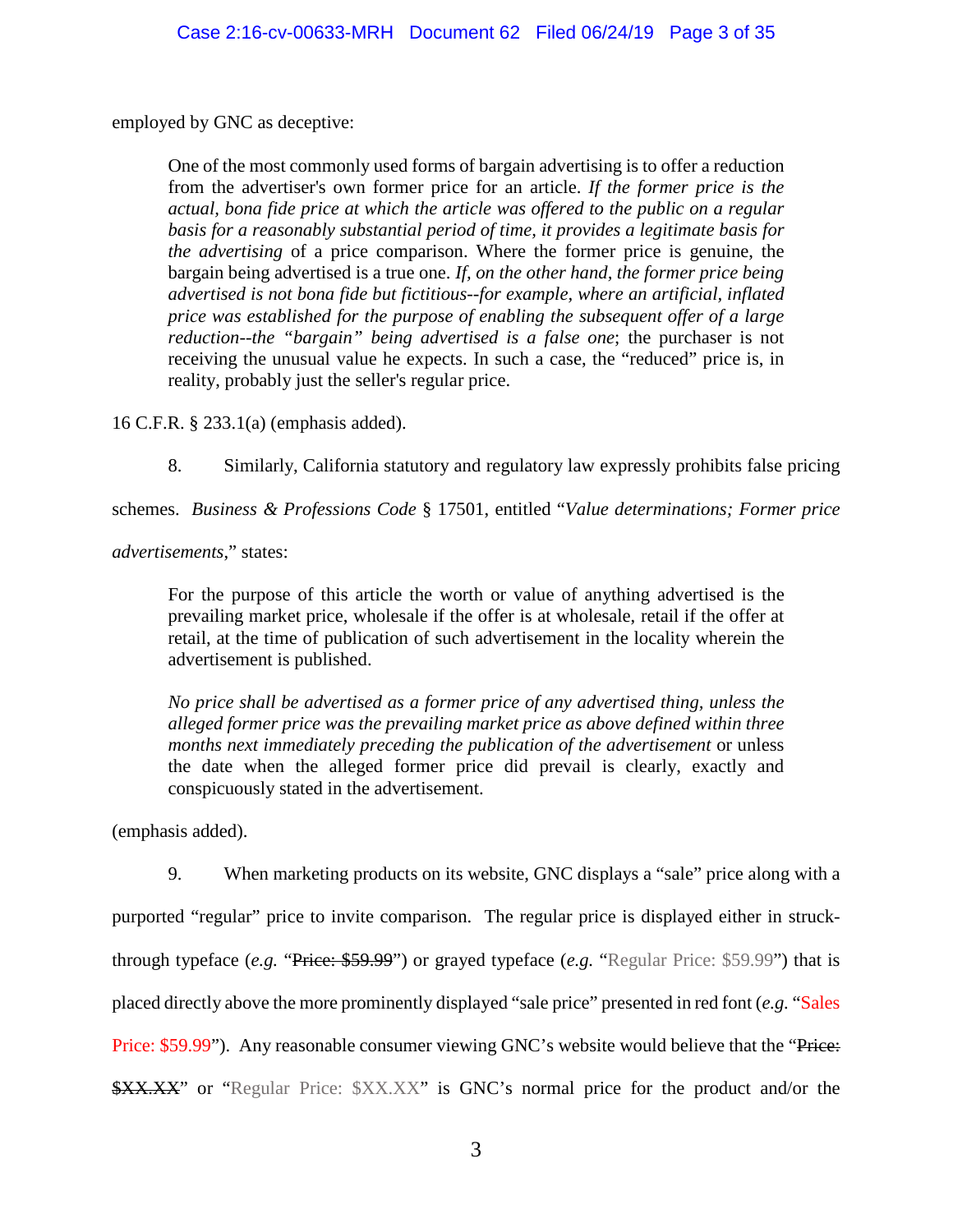### Case 2:16-cv-00633-MRH Document 62 Filed 06/24/19 Page 4 of 35

prevailing price of the market (*i.e.* the "regular" price). The difference between this "Regular" price and GNC's "Sales Price" is viewed as a discount or purported savings. GNC's advertised "discounts," however, are completely illusory or, at best, grossly overstated.

10. GNC's "regular" price is not the prevailing market price for the subject product from either one of GNC's competitors or the price charged by GNC for the product in the regular course of its business. Rather, the "regular" price is either (1) the highest price the product has ever been listed for, regardless of when the price was advertised, or (2) is simply a fiction. Stated plainly, GNC cherry-picks the highest price it can find for an item and uses it as a benchmark to create the appearance of a significant price discrepancy and convey the impression of considerable savings. Instead, it is GNC's "sale" prices that are the regular price for which its subject products are offered.

11. GNC's "sale" prices, in reality, are often higher than the prices of its competitors and products marked as on "sale" are invariably sold without a true discount. GNC's customers are not receiving the benefit of the savings advertised by purchasing "discounted" products from GNC. In fact, even if GNC's prices were competitive with other retailers in the market (which they are not), a customer still incurs higher costs by purchasing a product through GNC.com due to shipping and handling fees, expenses not incurred at traditional brick-and-mortar retailers.

12. Thousands of consumers, including the Plaintiffs, were victims of GNC's deceptive, misleading, and unlawful false pricing scheme and thousands more will be so victimized if the practices continue.

13. GNC fraudulently concealed from, and intentionally failed to disclose to Plaintiffs and others similarly situated the truth about what it called its "Regular Price(s)" and advertised price discounts from those supposedly former or "Regular" prices.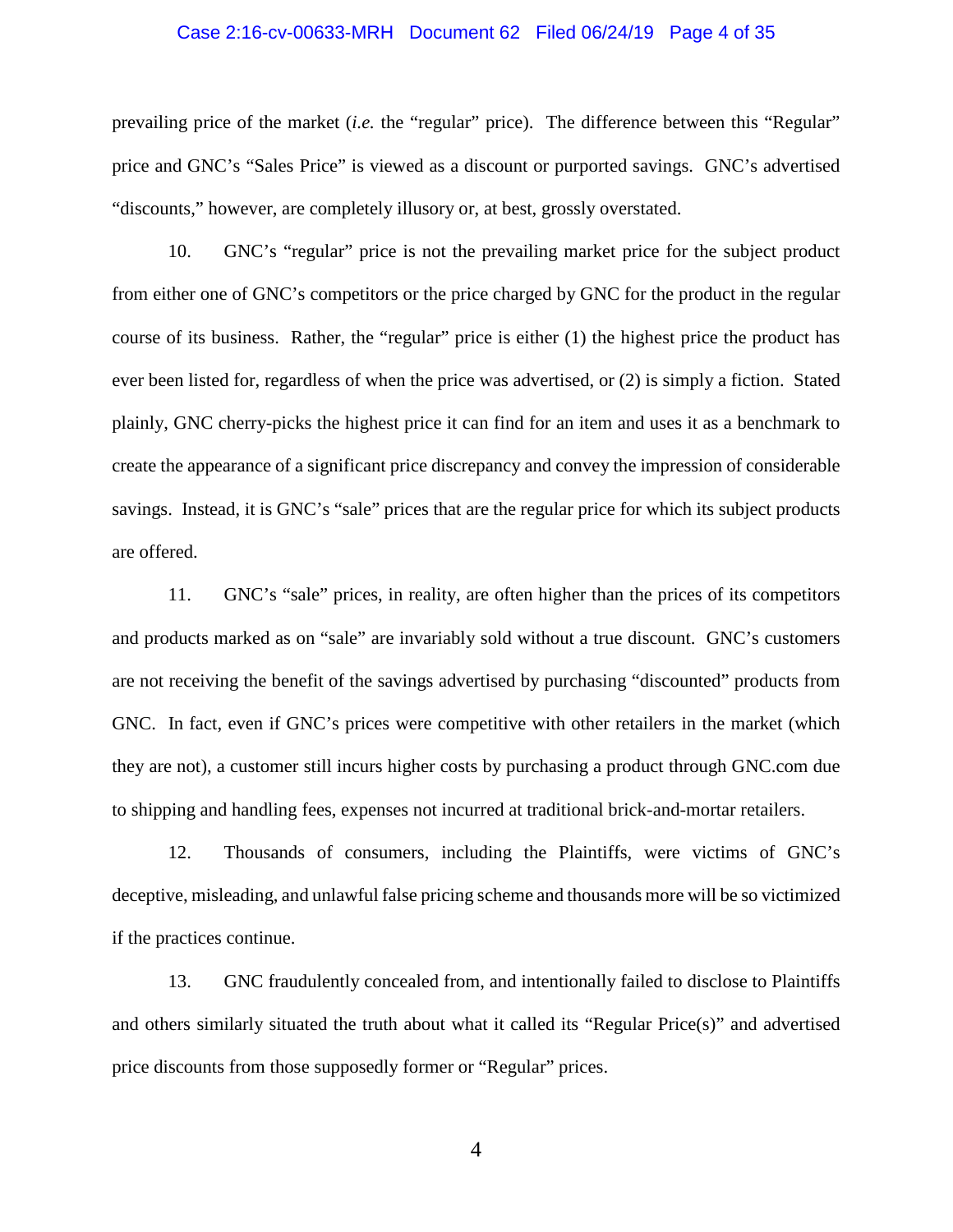### Case 2:16-cv-00633-MRH Document 62 Filed 06/24/19 Page 5 of 35

14. Plaintiffsrelied upon such false representations of the "Regular Price" and so-called discounts when purchasing goods from the GNC website. Plaintiffs would not have made such purchases, or would not have paid the amount they did, but for GNC's false representations of the former price or "Regular Price" of the goods they purchased, as compared with the supposedly discounted "Sales Price" at which GNC offered the items for sale.

15. Plaintiffs, in short, believed the truth of the price representations attached to the products they purchased from GNC, which expressly told them that they were getting a bargain on their purchases. In fact, Plaintiffs were not receiving bargains at all.

16. Through its false and deceptive marketing, advertising, and pricing scheme, GNC violated (and continues to violate) California law prohibiting advertising goods for sale as discounted from former prices which are false, and prohibiting misleading statements about the existence and amount of price reductions. Specifically, GNC violated (and continues to violate) California's False Advertising Law ("FAL"), CAL. BUS. & PROF. CODE §§ 17501, *et seq*., the California Consumer Legal Remedies Act ("CLRA"), CAL. CIV. CODE §§ 1770, *et seq*., the California Unfair Competition Law ("UCL"), CAL. BUS. & PROF. CODE §§ 17000, *et seq*., Pennsylvania's Unfair Trade Practices and Consumer Protection Law ("UTPCPL"), 73 P.S. 201- 1, *et seq*., and the Federal Trade Commission Act ("FCTA"), which prohibits "unfair or deceptive acts or practices in or affecting commerce" and specifically prohibits false advertisements. 15 U.S.C. § 52(a); 15 U.S.C. § 45(a)(1). Additionally, Plaintiffs bring an action for unjust enrichment and breach of the implied covenant of good faith and fair dealing.

17. Plaintiffs, individually and on behalf of all others similarly situated, seek damages, restitution and other equitable remedies, including declaratory relief and injunctive relief.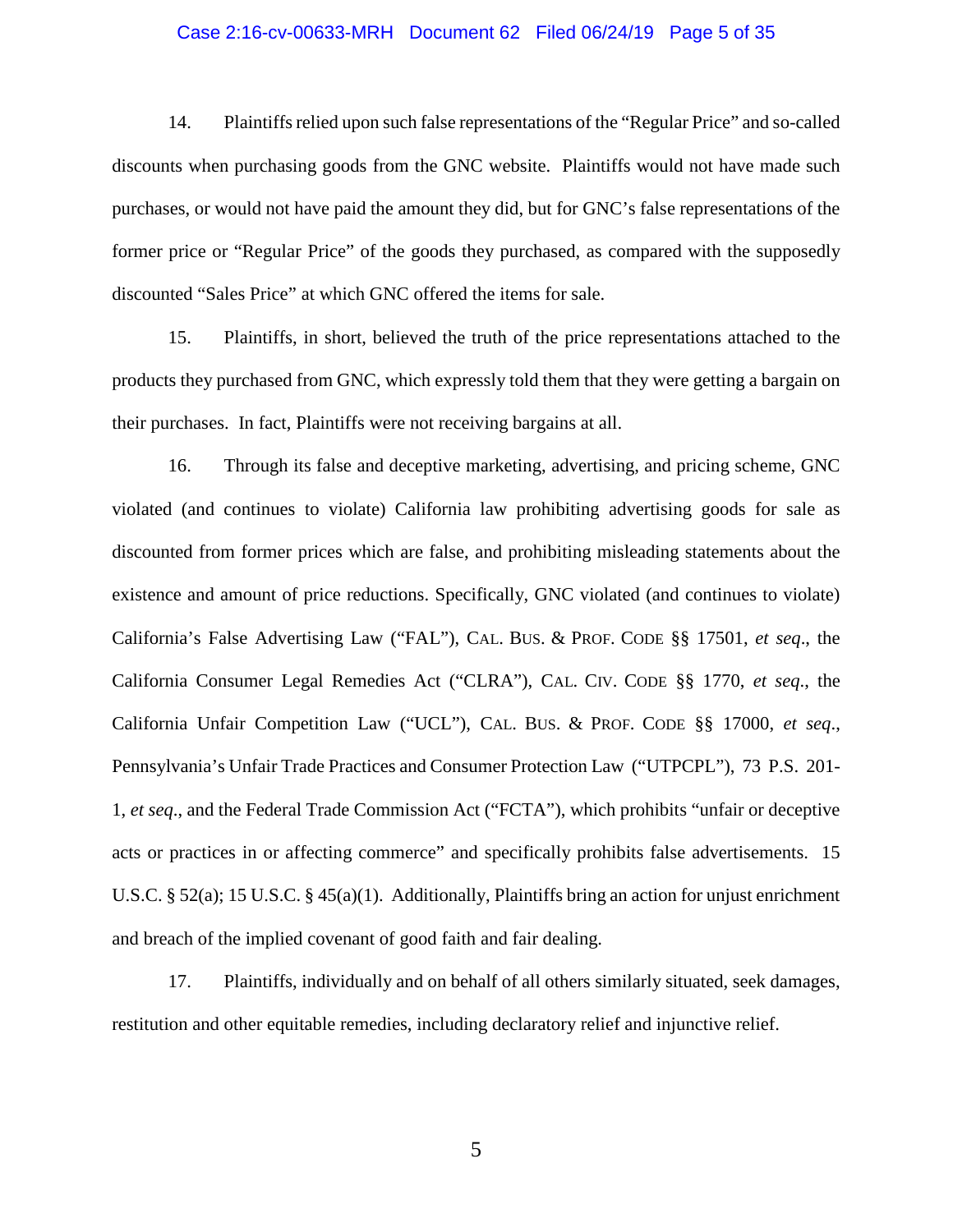### **JURISDICTION AND VENUE**

18. This Court has original jurisdiction over the subject matter of this action pursuant to the Class Action Fairness Act, 28 U.S.C. §§1332(d), 1446, and 1453(b). Plaintiffs and Class members are citizens of different states as the Defendants, and more than two-thirds of the proposed plaintiff class, on the one hand, and Defendants, on the other, are citizens of different states. The aggregate amount in controversy for Plaintiffs and the Class members exceeds \$5 million, exclusive of interest and costs.

19. This Court has personal jurisdiction over Defendants because Defendants are headquartered in Pennsylvania, conduct business in Pennsylvania, and otherwise intentionally avail themselves of the markets in Pennsylvania to render the exercise of jurisdiction by this Court proper. Defendant has also marketed, promoted, distributed, and sold the products in California.

20. Venue is proper in this District pursuant to 28 U.S.C. §1391(b) because all defendants reside in this District and because a substantial part of the acts and transactions giving rise to the violations of law complained of herein occurred in this District, and because Defendants:

(a) conduct business itself or through agent(s) in this District by advertising, marketing, distributing, and/or retailing its products in this District; and/or

(b) are licensed or registered in this District; and/or

(c) otherwise have sufficient contacts with this District to justify Defendants being fairly brought into court in this District.

#### **PARTIES**

21. Plaintiff Jenna Kaskorkis, at all relevant times hereto, was and is a resident and citizen of California. Plaintiff Kaskorkis purchased the products alleged herein from GNC.com, while residing in California.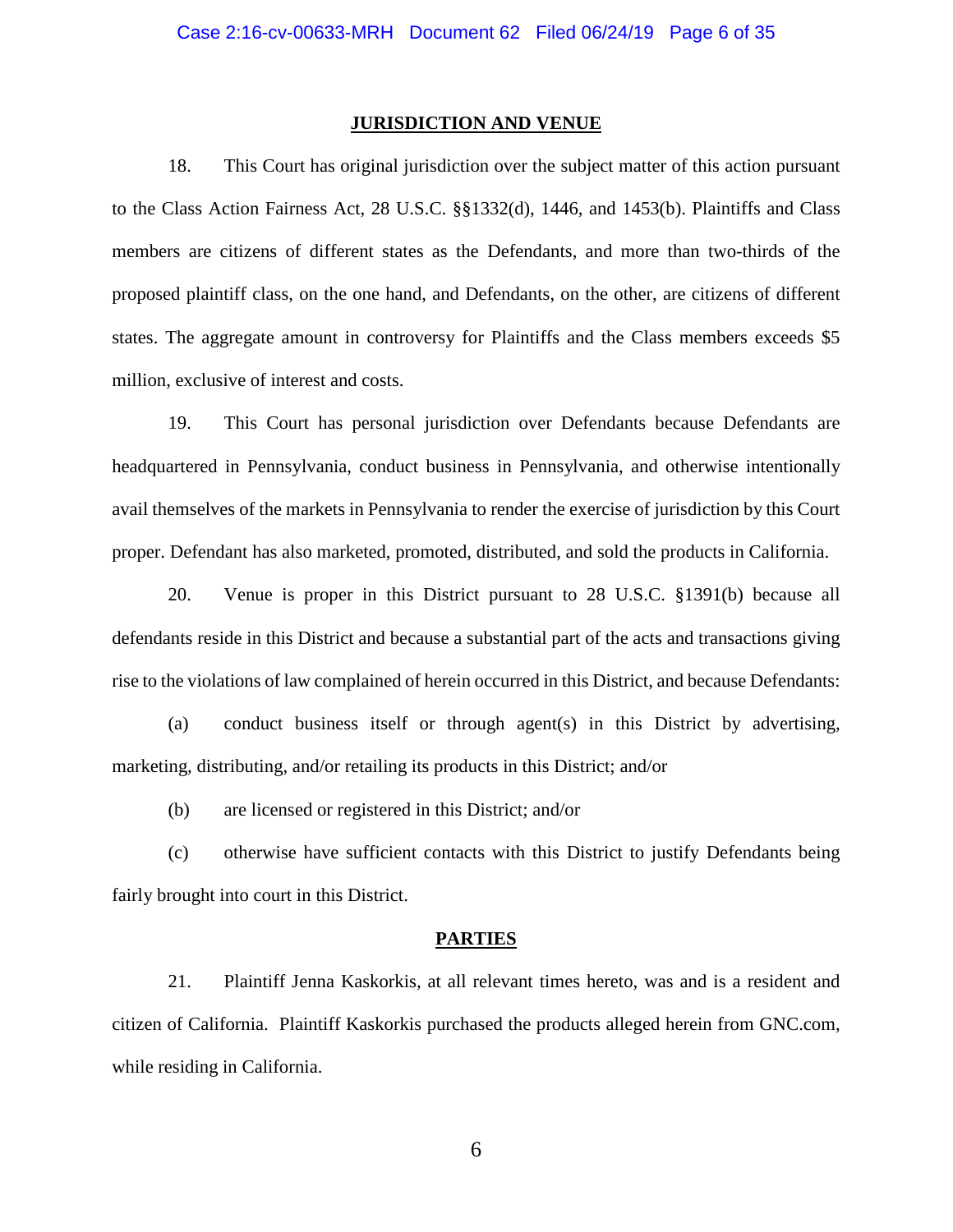### Case 2:16-cv-00633-MRH Document 62 Filed 06/24/19 Page 7 of 35

22. Plaintiff Kim Carter, at all relevant times hereto, was and is a resident and citizen of California. Plaintiff Carter purchased the products alleged herein from GNC.com, while residing in California.

23. Plaintiff Kenneth Harrison, at all relevant times hereto, was and is a resident and citizen of California. Plaintiff Harrison purchased the products alleged herein from GNC.com, while residing in California.

24. Plaintiff Ashley Gennock, at all relevant times hereto, was and is a resident and citizen of Pennsylvania. Plaintiff Gennock purchased the products alleged herein from GNC.com, while residing in Pennsylvania.

25. Plaintiff Daniel Styslinger, at all relevant times hereto, was and is a resident and citizen of Pennsylvania. Plaintiff Styslinger purchased the products alleged herein from GNC.com, while residing in Pennsylvania.

26. Defendants GNC Holdings, Inc. and General Nutrition Centers, Inc., are Delaware corporations headquartered in Pittsburgh, Pennsylvania. GNC is one of the largest online retailers of nutritional supplements, health and diet products, and beauty supplies in the United States. GNC operates a retail store website: www.gnc.com.

#### **FACTUAL ALLEGATIONS**

27. Customers of the GNC retail website can navigate its contents by either using a key-word search to find a specific product or by browsing products grouped by category (*e.g*., "Vitamins," "Sports Nutrition," *etc.*). Regardless of the method, consumers are presented with webpages of "results" responsive to their request. These result webpages provide a title, price, and picture of multiple products fitting the description of the product of interest, so that a consumer can quickly find the item they wish to purchase: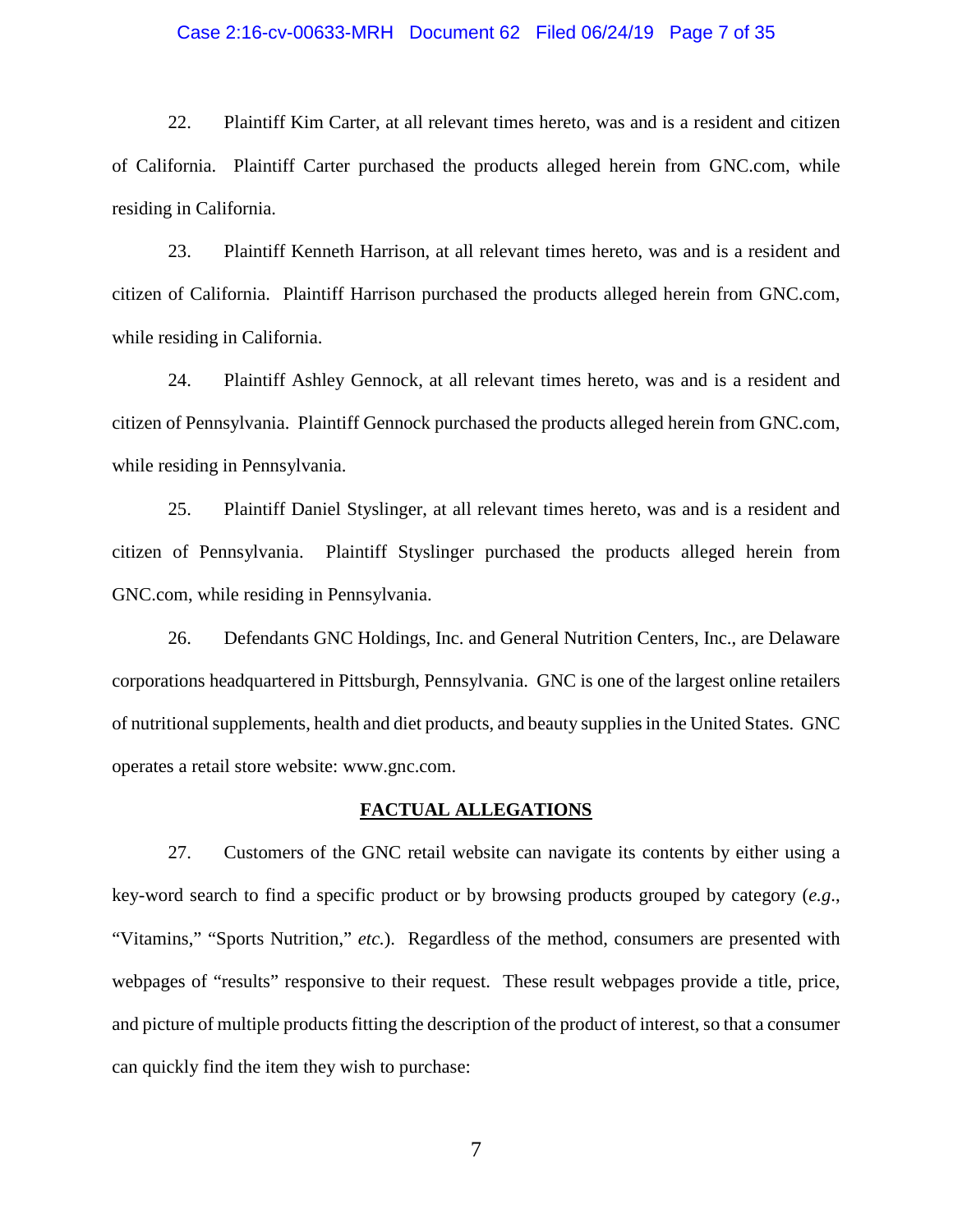### Case 2:16-cv-00633-MRH Document 62 Filed 06/24/19 Page 8 of 35



GNC displays only a limited amount of information on its "results pages." Among the information provided are the product's "Regular Price" and its "Sales Price." Immediately below the regular price is GNC's "Sales Price," which is lower than the Regular Price and displayed in red, bold font. Sale prices are found only on select products, thereby reinforcing the perception that these products are on sale.

28. When a customer selects a product from the results webpage, they are directed to a webpage that contains detailed information about the selected product. GNC's discount pricing is prominently displayed on this webpage as well. Using the protein powder purchased by Plaintiffs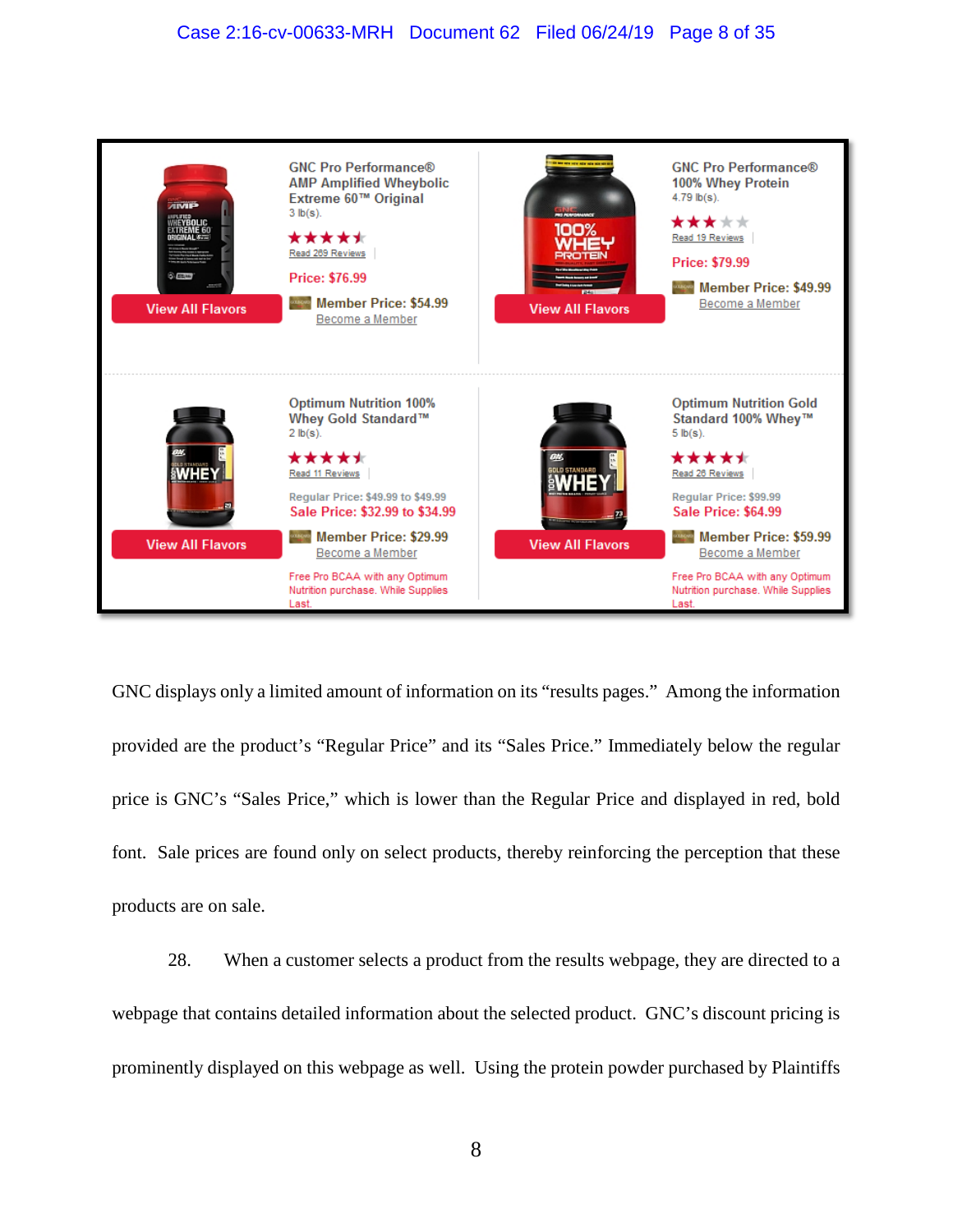as an example, the following is an excerpt from GNC's webpage for the Optimum Nutrition 100%

Whey protein powder:

| <b>O</b> ProductVideos<br>O Product Images<br>ZOOM<br>$\left( \pm \right)$ | Optimum Nutrition 100% Whey Gold Standard™<br><b>French Vanilla Creme</b><br><b>Shop all Optimum Nutrition</b>                                                                                                                                                                                 |                                                                                                                          |
|----------------------------------------------------------------------------|------------------------------------------------------------------------------------------------------------------------------------------------------------------------------------------------------------------------------------------------------------------------------------------------|--------------------------------------------------------------------------------------------------------------------------|
| 蕊<br><b>SOLD STANDARD</b><br><b>WE EXPERIENCE A POWER DAMAGE.</b>          | <b>The Secret State of The Secret State of Secret State Secret State Secret State Secret State Secret State Secret State Secret State Secret State Secret State Secret State Secret State Secret State Secret State State State </b><br>See 1 question   1 answer   Read all Q&A<br>$2$ lb(s). | <b>Available Promotions:</b><br><b>OST</b> Free Pro BCAA with any Optimum Nutr<br>purchase. While Supplies Last. Details |
|                                                                            | Item #350259<br><b>See Product Details</b><br><b>Price: \$49.99</b>                                                                                                                                                                                                                            | SSHOPRUNNER free 2-day shipping & free re<br>learn more   sign in                                                        |
|                                                                            | <b>Sale Price: \$29.99</b><br>Member Price: \$29.99                                                                                                                                                                                                                                            | <b>30-DAY MONEY-BACK GUARANT</b><br>$  -$                                                                                |

Similar to the results webpage, GNC uniformly presents its "Regular Price" in stricken typeface and the "Sales Price" in red font.

29. Plaintiffs' purchases demonstrate Defendants' false and misleading discounts in practice. On or about March 10, 2016, Plaintiff Kaskorkis shopped on the GNC website. She observed that merchandise was advertised with a "Regular Price" directly next to a significantly reduced "Sale Price." Enticed by the idea of paying a price significantly less than the market price, Kaskorkis was induced to purchase two items: a 2 lb. container of Optimum Nutrition 100% Whey Gold Standard™ French Vanilla Creme protein powder (the produced identified in the above screenshots), and a 60-tablet bottle of Healthy Natural Systems' Garcinia Cambogia Extract. GNC represented the Optimum Nutrition Whey 100% Gold Standard™ protein powder as having a "Regular Price" of \$49.99, with a "Sale Price" of \$34.99. Similarly, GNC advertised the Healthy Natural Systems® Garcinia Cambogia Extract with a "Regular Price" of \$26.99 and a "Sale Price" of \$17.99. Kaskorkis purchased these items for the advertised "Sale Price."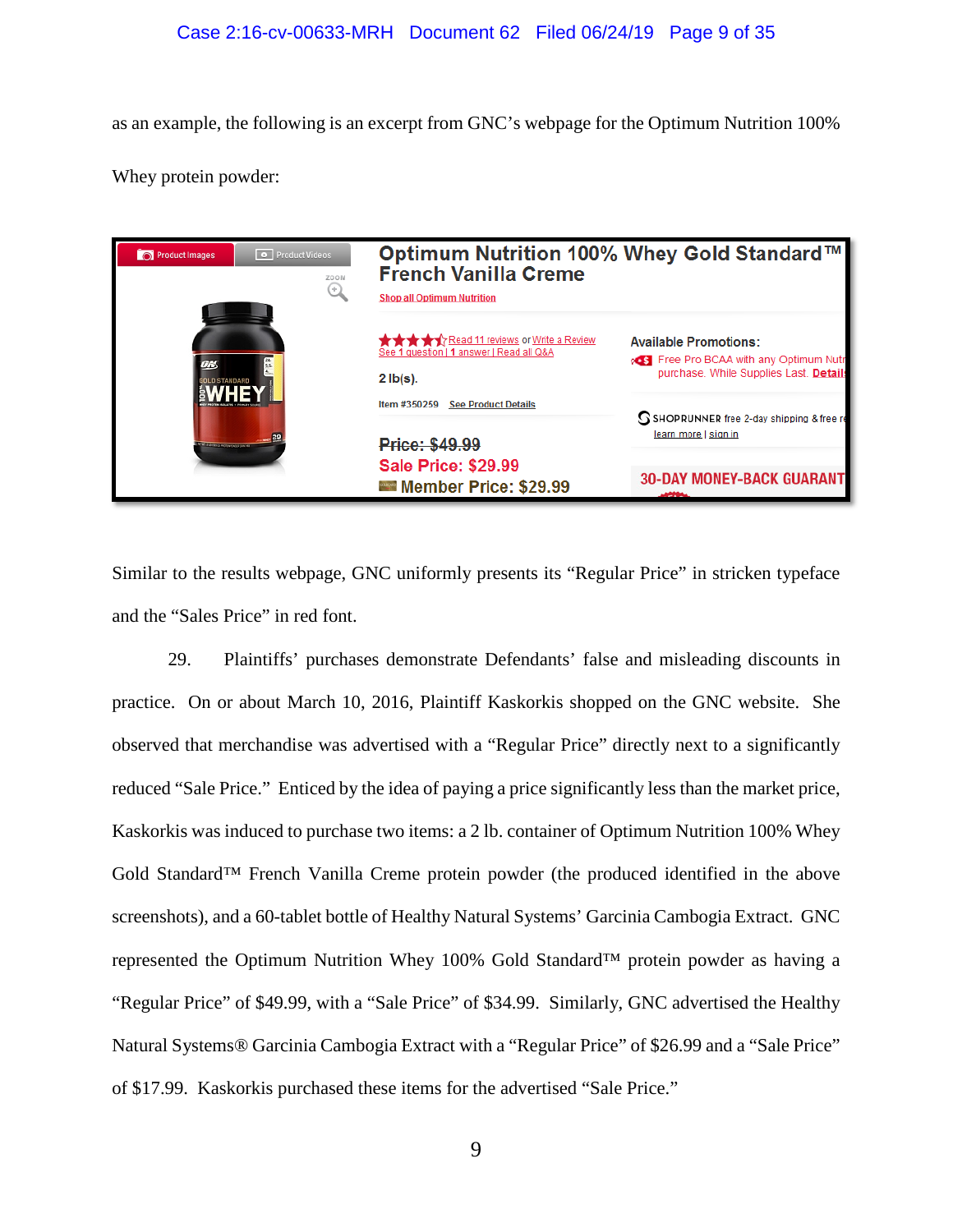### Case 2:16-cv-00633-MRH Document 62 Filed 06/24/19 Page 10 of 35

30. By purchasing the Optimum Nutrition Whey 100% Gold Standard<sup>TM</sup> protein powder and Healthy Natural Systems® Garcinia Cambogia Extract for the "Sale Price" of \$34.99 and \$17.99, respectively, instead of the "Regular Price" or market price, Kaskorkis was led to believe that she saved approximately 33% on her purchase. In reality, GNC never sold or intended to sell these items at the represented market or "Regular Price." Thus, Kaskorkis was deceived by the false price comparison into making a full retail purchase with no discount.

31. Similarly, on February 13, 2016, Plaintiff Carter also purchased a number of products from GNC's website based on Defendants' false pricing representations. For example, Carter purchased a 12-pack of Quest Protein Bars: Cookies and Crème flavor for the "Sale Price" of \$25.99. The same product also was advertised as having a "Regular Price" of \$35.99. Accordingly, Defendants represented that Carter was saving approximately 30% of the product's regular price. Defendants, however, had been offering the 12-pack of Quest Protein Bars for \$25.99 in the three months preceding her purchase. Carter saved nothing when compared to Defendants' regular pricing. But even worse, other retailers, including the manufacturer of the Quest Protein Bars, had been selling the same product for \$24.99 (a dollar less than Defendants' price) at the same time and in the three months preceding Carter's purchase. Accordingly, Carter actually paid more purchasing Defendants' "discount" products than she would have had she purchased them from GNC's competitors.

32. On or around April 27, 2016, Plaintiff Gennock visited GNC's website to purchase products. Upon examining a whey protein product, she observed that it was offered at a sale price of \$29.99, discounted from a regular price of \$53.99. Believing that she was receiving a significant value by purchasing the whey protein product for \$29.99, when it originally was priced at \$53.99, Gennock decided to purchase the product, entered her personal information into GNC's website,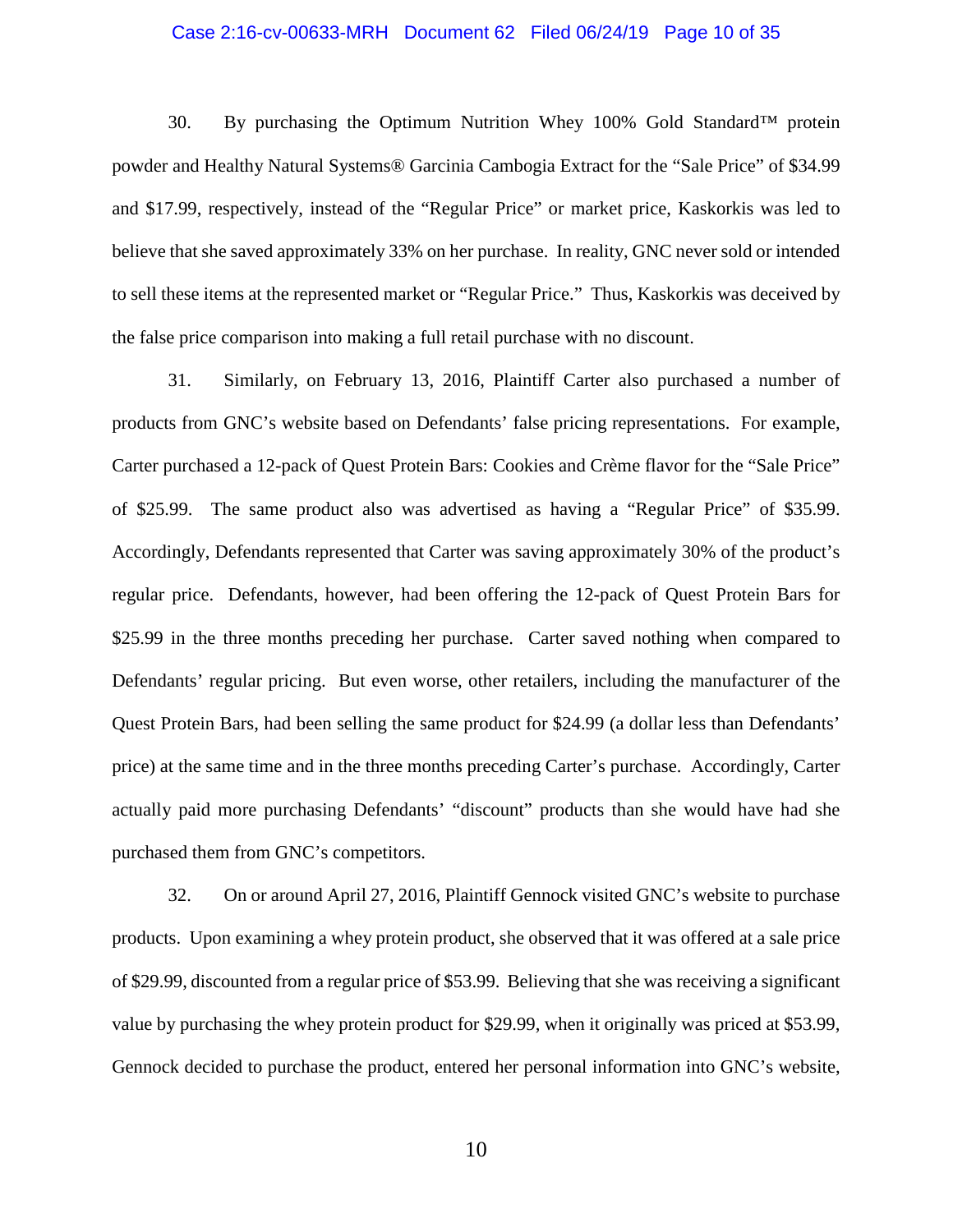### Case 2:16-cv-00633-MRH Document 62 Filed 06/24/19 Page 11 of 35

and did in fact purchase the product.

33. Specifically relying upon Defendants' misrepresentations, and false and deceptive advertising, Plaintiff Gennock purchased an item for what she believed was over 40% off from the original retail and/or market price. The price display indicated the "regular" price of the item was close to twice as much as the discounted price. The purported "regular" price, and corresponding price discounts and savings, however, were false, misleading and deceptive, as the prevailing retail/market price for the item was never the "regular" price advertised by Defendants and Defendants have never sold the product at its purported "regular" price.

34. On or about November 26, 2016, Plaintiff Harrison purchased Isopure Low Carb Protein Powder Creamy Vanilla 7.5 lbs. from GNC's website. The regular price of Nature's Best Isopure Zero Carb Creamy Vanilla 7.5 lbs. as advertised on GNC's website is \$189.99, with a "Sale Price" of \$139.99. Believing that he was receiving a significant value by purchasing Isopure product, Harrison decided to purchase the product, entered his personal information into Defendants' website, and did in fact purchase the product. Plaintiff Harrison has made similar purchases in the past based on the prices associated with GNC's website and/or through GNC retail stores that honored the GNC "Sale Price" on its website.

35. Specifically relying upon Defendants' misrepresentations, and false and deceptive advertising, Plaintiff Harrison purchased an item for what he believed was approximately 28% off (or a \$50 discount). The purported "regular" price, and corresponding price discounts and savings were illusory, as the prevailing retail/market price for the item was never the "regular" price advertised by Defendants and Defendants have never sold the product at its purported "regular" price.

36. On or around April 27, 2016, Plaintiff Styslinger visited Defendants' website to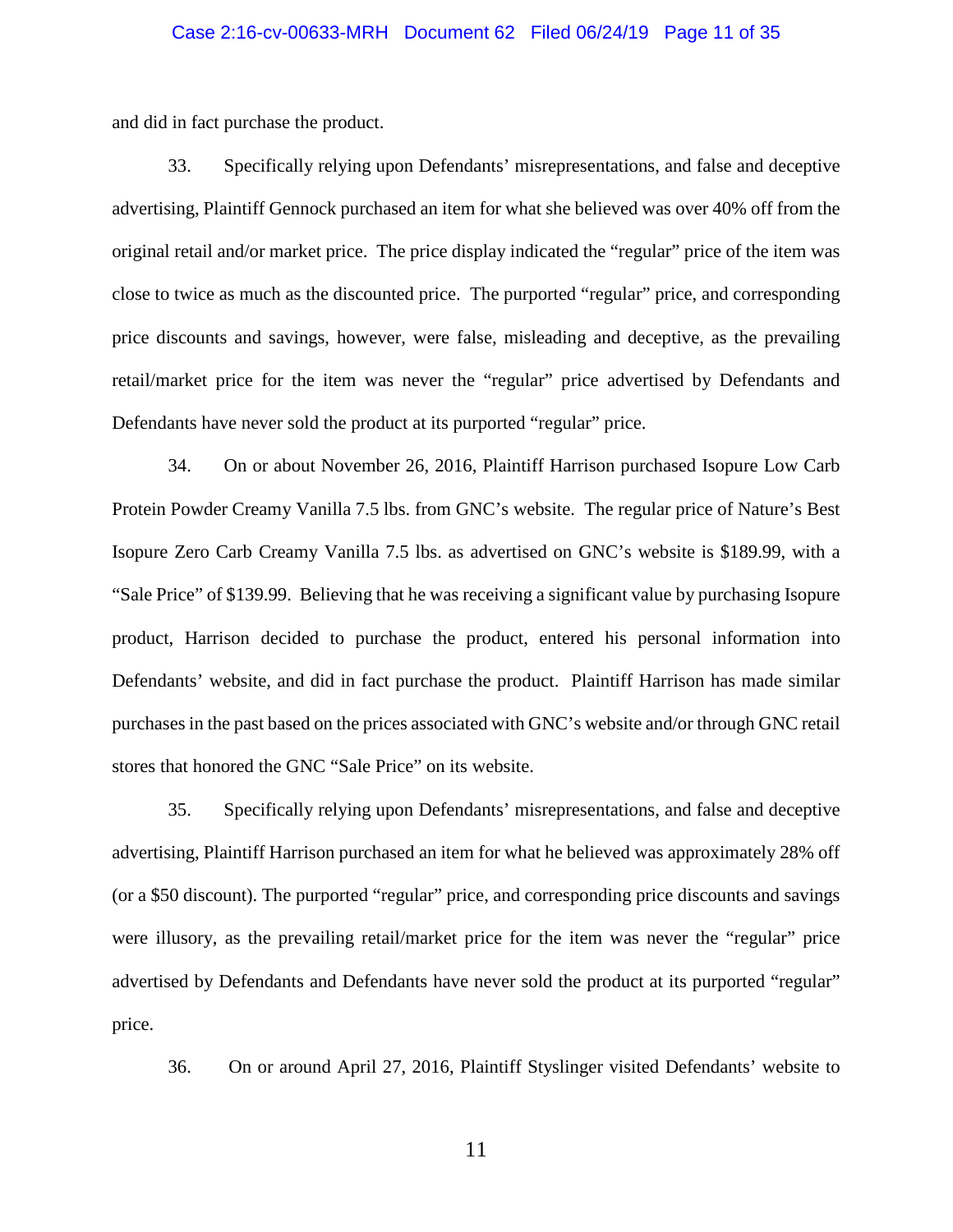#### Case 2:16-cv-00633-MRH Document 62 Filed 06/24/19 Page 12 of 35

purchase products. Upon examining a whey protein product, he observed that it was offered at a sale price of \$29.99, discounted from a regular price of \$49.99. Believing that he was receiving a significant value by purchasing the whey protein product for \$29.99, when it originally was priced at \$49.99, Plaintiff decided to purchase the product, entered his personal information into Defendants' website, and did in fact purchase the product.

37. Specifically relying upon Defendants' misrepresentations, and false and deceptive advertising, Plaintiff Styslinger purchased an item for what he believed was approximately 40% off from the original retail and/or market price. The price display indicated the "regular" price of the item was close to twice as much as the discounted price. The purported "regular" price, and corresponding price discounts and savings, however, were false, misleading and deceptive, as the prevailing retail/market price for the item was never the "regular" price advertised by Defendants and Defendants have never sold the product at its purported "regular" price.

38. Plaintiffs were not the only consumers mislead by Defendants' false and illusory discounts. A review of GNC's website reveals that hundreds of products were advertised with a similar misleading "discount." Given Defendants' prominence in the market and national operations, Defendants likely deceived tens (if not hundreds) of thousands of consumers across the United States.

39. Plaintiffs' and class members' reliance on GNC's false price comparison advertising was reasonable. In fact, empirical market studies provide an incentive for retailers to engage in this false and fraudulent behavior:

[c]omparative price advertising offers consumers a basis for comparing the relative value of the product offering by suggesting a monetary worth of the product and any potential savings…[A] comparative price advertisement can be construed as deceptive if it makes any representation, … or involves any practice that may materially mislead a reasonable consumer.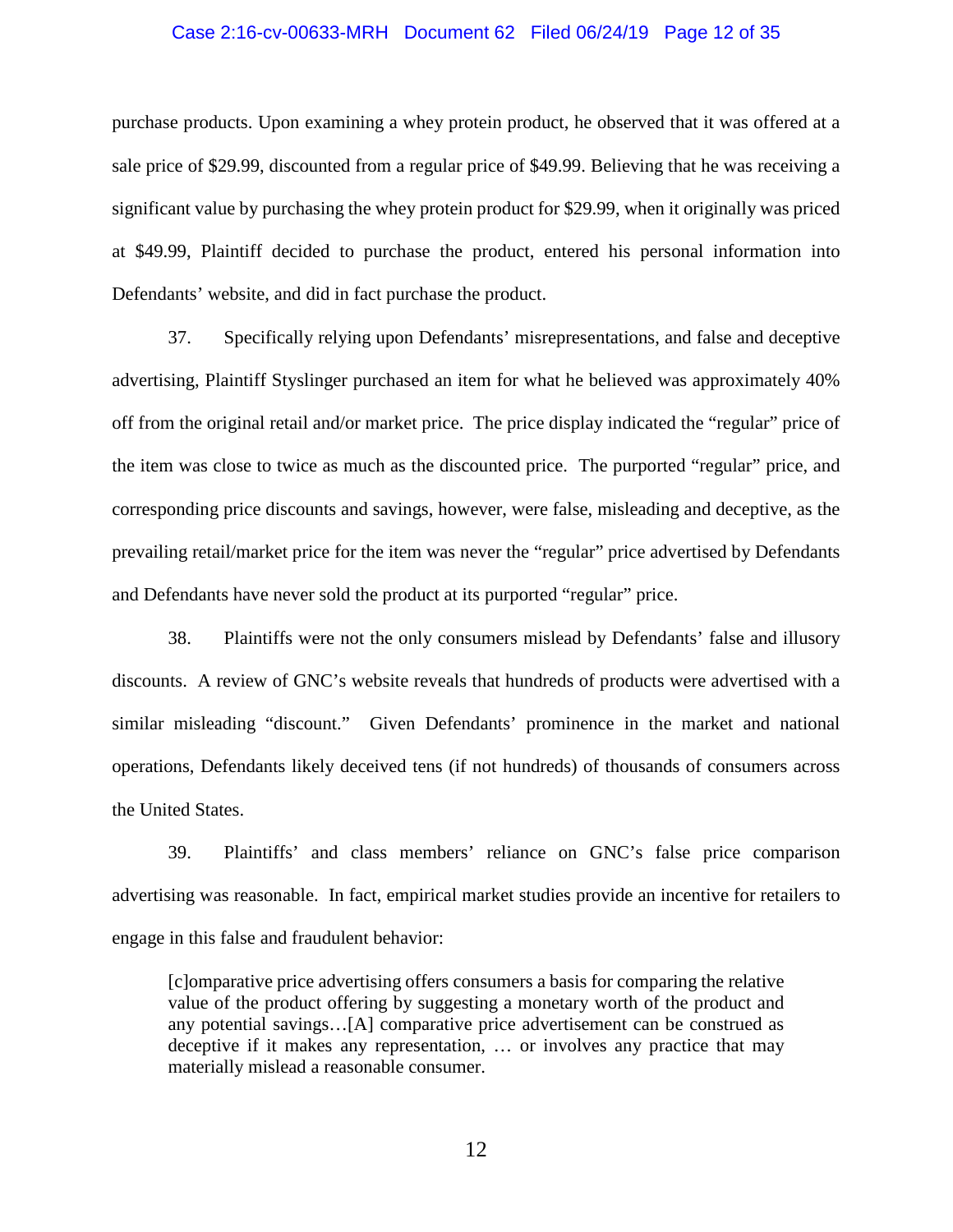### Case 2:16-cv-00633-MRH Document 62 Filed 06/24/19 Page 13 of 35

Dhruv Grewal and Larry D. Compeau, *Comparative Price Advertising: Informative or Deceptive?*, JOURNAL OF PUBLIC POLICY & MARKETING, Vol. 11, No. 1, at 52 (Spring 1992). In short:

[b]y creating an impression of savings, the presence of a higher reference price enhances subjects' perceived value and willingness to buy the product…Thus, if the reference price is not truthful, a consumer may be encouraged to purchase as a result of a false sense of value.

*Id.* at 55-56.

40. By using both a "Regular" and a "Sale" price, Defendants communicate that their products are discounted from their normal, everyday pricing, and are less expensive than the market price. Plaintiffs and the putative class rely on these representations to make purchasing decisions. Thus, GNC makes the "regular" price as large as possible to exaggerate the savings that are supposedly realized by either (1) using the highest "Regular" price at which a product has ever been listed on its website (regardless of when the price was established or if it represents the price at which the product would normally be sold by GNC), or (2) completely fabricating the baseline price. GNC knows, or should have known, that it misinforms its consumers regarding the discount pricing of its products.

41. GNC's illusory discounts are particularly misleading because consumers often decide to make purchases based on an internal reference price – *i.e.*, customers will often make a purchasing decision when they believe products to be less expensive than the perceived "normal" value of a given item. By featuring "discounts" derived from improper price comparisons, GNC takes advantage of this well-documented behavior in order to influence its customers into purchasing an item. GNC's practices also mollify consumers' concerns about missing a "better deal" and discourages comparison shopping by creating a false sense of urgency (an impression that the "sale" pricing is temporary and that a consumer should act quickly or lose significant savings).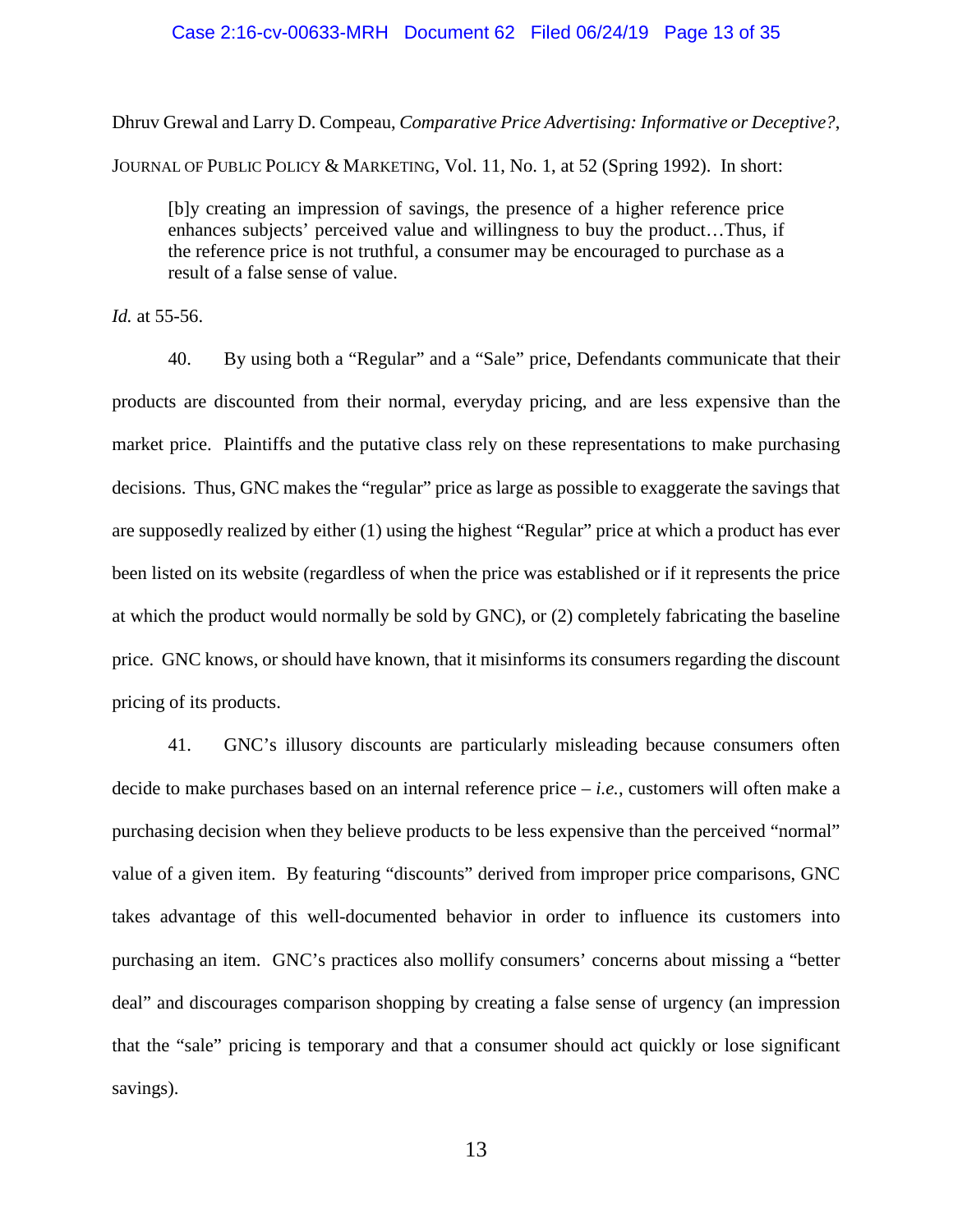### Case 2:16-cv-00633-MRH Document 62 Filed 06/24/19 Page 14 of 35

42. GNC also inflates its "Regular" prices to maintain the illusion that GNC pricing is consistently lower than other retailers. "Online retailers don't use blowout sales since it's so easy to shop there. But to provide confidence to consumers that they are consistently getting good deals, it's even more important for them to provide price comparisons."<sup>[1](#page-13-0)</sup> If GNC actually advertised a valid "Regular" price that accurately reflected the current market price of a product, consumers would be aware that GNC does not provide the deals it purportedly offers and would not make purchases from its website.

43. By way of example, at the time of Plaintiff Kaskorkis' purchase, and in the three months preceding, Bodybuilding.com offered the Optimum Nutrition 100% Whey Gold Standard Protein Powder, 2 lbs., for approximately \$29.98 while Amazon.com offered the same product for approximately \$29.99. GNC's price, as paid by Plaintiff Kaskorkis, was significantly more expensive at \$34.99. Even the manufacturer, Optimum Nutrition, offers this product for \$29.99 through its website. Yet, GNC advertises that its Optimum Nutrition 100% Whey Gold Standard protein powder is substantially discounted from the "Regular Price" of \$49.99, even though this was not the actual, *bona fide* price at which the product was offered on either GNC.com or at any of its major competitors for the past three months.

44. Despite the "Regular Price"/"Sale Price" scheme used by GNC, Plaintiffs would purchase GNC products in the future from the GNC website and/or other retail establishments, if discount representations accurately reflect former prices and discounts. Currently, however, Plaintiff and consumers have no realistic way to know which—if any—of GNC's price

<span id="page-13-0"></span> <sup>1</sup> *See* David Streitfeld, *It's Discounted, but Is It a Deal? How List Prices Lost Their Meaning*, NEW YORK TIMES (March 6, 2016), available at <http://www.nytimes.com/2016/03/06/technology/its-discounted-but-is-it-a-deal-how-list-priceslost-their-meaning.html>.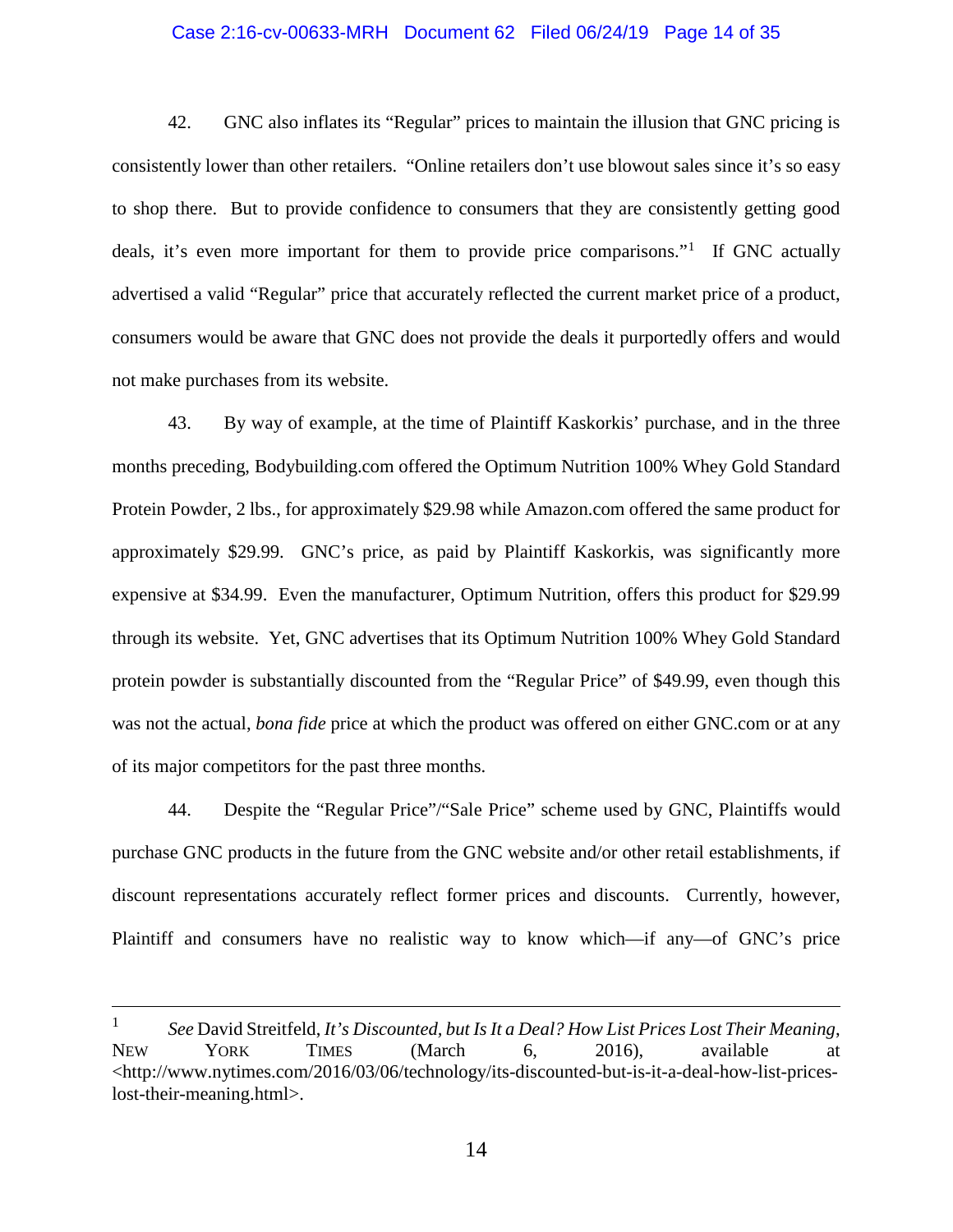#### Case 2:16-cv-00633-MRH Document 62 Filed 06/24/19 Page 15 of 35

comparisons are truthful. If the Court were to issue an injunction ordering GNC to comply with California's comparative price advertising laws, and prohibiting GNC's use of the deceptive practices discussed herein, Plaintiffs would likely shop for GNC products again in the near future on the GNC website.

45. By marketing products' "Regular" prices at artificially high levels – levels that would not be competitive in the current prevailing market – GNC concocts discounts that do not exist.

46. Such practice is not novel or unique; unscrupulous retailers have historically used the same misleading tactic. Both California lawmakers and federal regulators prohibited this conduct. As stated above, California Business & Professions Code, section 17501, specifically states that:

No price shall be advertised as a former price of any advertised thing, unless the *alleged former price was the prevailing market price as above defined within three months next immediately preceding the publication of the advertisement* or *unless the date when the alleged former price did prevail is clearly, exactly and conspicuously stated in the advertisement*.

(Emphasis added).

47. The provision of section 17501 differentiates subjective uncertainty from clear illegality. The market price at the time of publication of such an advertisement is the average price charged in the locality where the advertisement is published. Accordingly, GNC can only include a "Regular" price in its advertisements, for comparative purposes, if (1) the prevailing market price has been researched (in each relevant market) and the "Regular" price is the average retail market price within the past three months, or (2) it advertises the date on which the published "Regular" price was last in effect. GNC does neither.

48. Pennsylvania law also prohibits GNCs false and misleading business practice.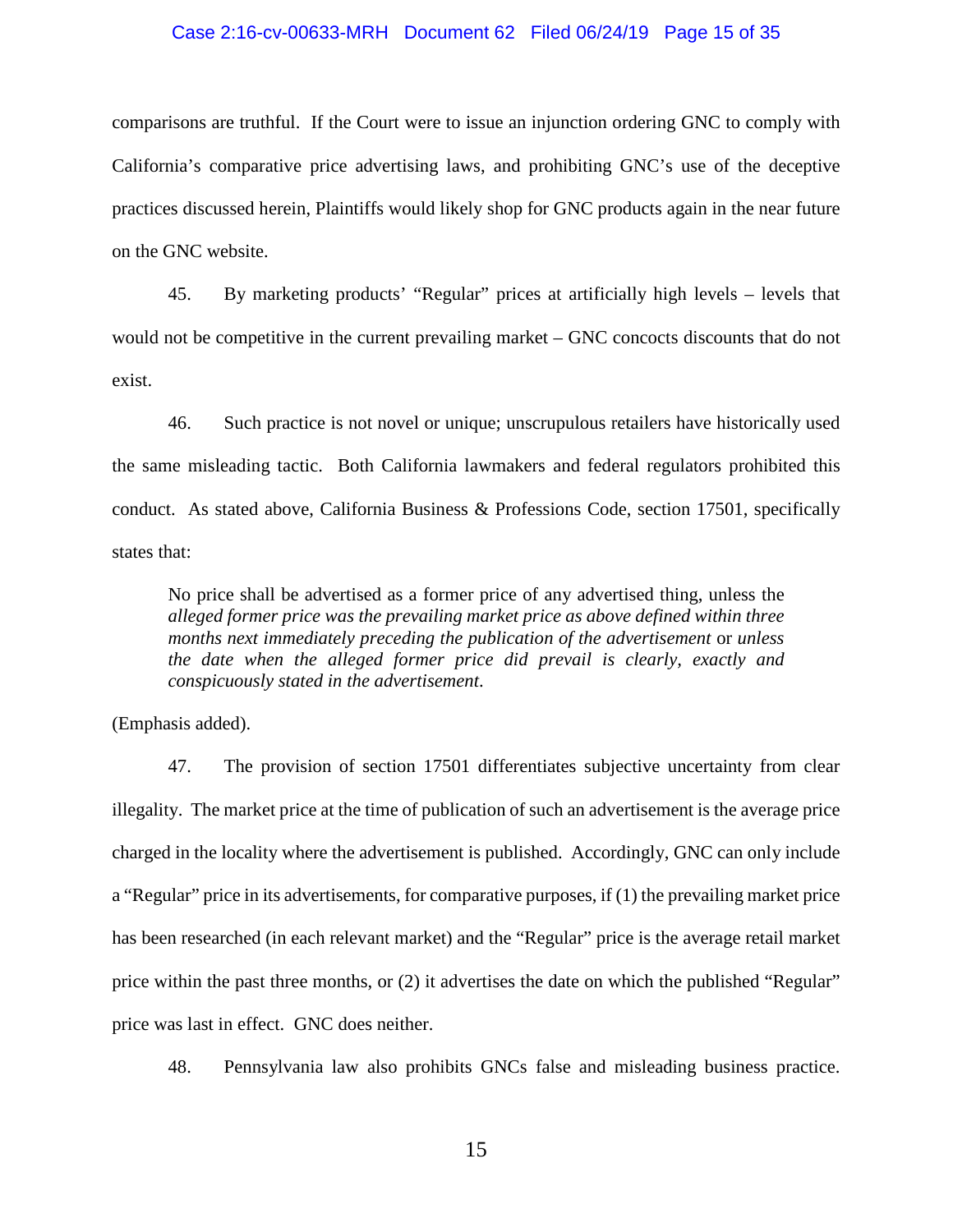### Case 2:16-cv-00633-MRH Document 62 Filed 06/24/19 Page 16 of 35

Pennsylvania's Unfair Trade Practices and Consumer Protection Law expressly prohibits "[m]aking false or misleading statements of fact concerning the reasons for, existence of, or amounts of price reductions" as well as "[e]ngaging in any other fraudulent or deceptive conduct which creates a likelihood of confusion or of misunderstanding." 73 P.S. 201-2(4)(ix) & (xi).

49. Beyond state law, GNC's practices are also cited with disapproval by federal regulations intended to protect consumers:

. . . a reduction from the advertiser's own former price for an article. If the *former price is the actual, bona fide price at which the article was offered to the public on a regular basis for a reasonably substantial period of time*, it provides a legitimate basis for the advertising of a price comparison. Where the former price is genuine, the bargain being advertised is a true one. If, on the other hand, the former price being advertised is not bona fide but fictitious--for example, where an artificial, inflated price was established for the purpose of enabling the subsequent offer of a large reduction--the "bargain" being advertised is a false one; the purchaser is not receiving the unusual value he expects. *In such a case, the "reduced" price is, in reality, probably just the seller's regular price.*

16 C.F.R. § 233.1(a) (emphasis added).

50. The law thus confirms what is inherently apparent: a business acts improperly when

it manufactures or exaggerates a discount intended to make products appear more attractive.

### **CLASS ALLEGATIONS**

51. Plaintiff brings this action as a class action pursuant to Federal Rule of Civil

Procedure 23 for the following Classes of persons:

### **NATIONAL CLASS**

All persons in the United States who, within the applicable statute of limitations

preceding the filing of this action, purchased a product from the GNC website at

www.gnc.com.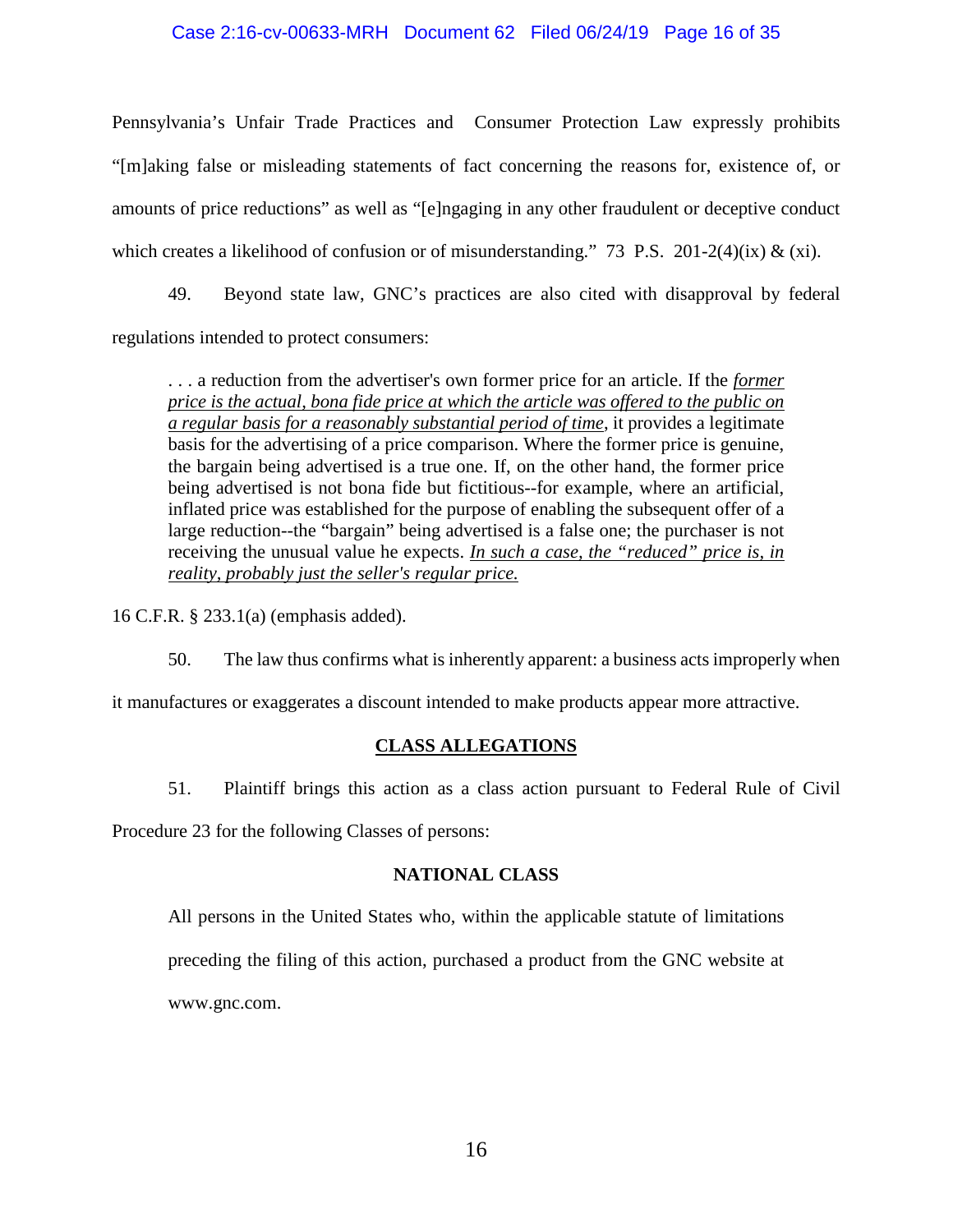#### **CALIFORNIA SUBCLASS**

All persons in the State of California who, within the applicable statute of limitations preceding the filing of this action, purchased a product from the GNC website at www.gnc.com.

### **PENNSYLVANIA SUBCLASS**

All persons in the Commonwealth of Pennsylvania who, within the applicable statute of limitations preceding the filing of this action, purchased a product from the GNC website at www.gnc.com.

Excluded from the Class are GNC, its parents, subsidiaries, affiliates, officers and directors, any entity in which GNC has a controlling interest, all customers who make a timely election to be excluded, governmental entities, and any judge, justice or judicial officer presiding over this matter and members of their immediate families and judicial staff.

52. Plaintiffs reserve the right to amend the Class definition if further investigation and discovery indicates that the Class definition should be narrowed, expanded, or otherwise modified.

53. Numerosity. While the exact number of Class members is unknown to Plaintiffs at this time, and will be ascertained through appropriate discovery, Plaintiffs are informed and believe that the Class consists of thousands of members. The number of individuals who comprise the Class is so numerous that joinder of all such persons is impracticable and the disposition of their claims in a class action, rather than in individual actions, will benefit both the parties and the courts.

54. Typicality. Plaintiffs' claims are typical of the claims of the other members of the Class. All members of the Class have been and/or continue to be similarly affected by GNC's wrongful conduct as complained of herein, in violation of federal and state law. Plaintiffs are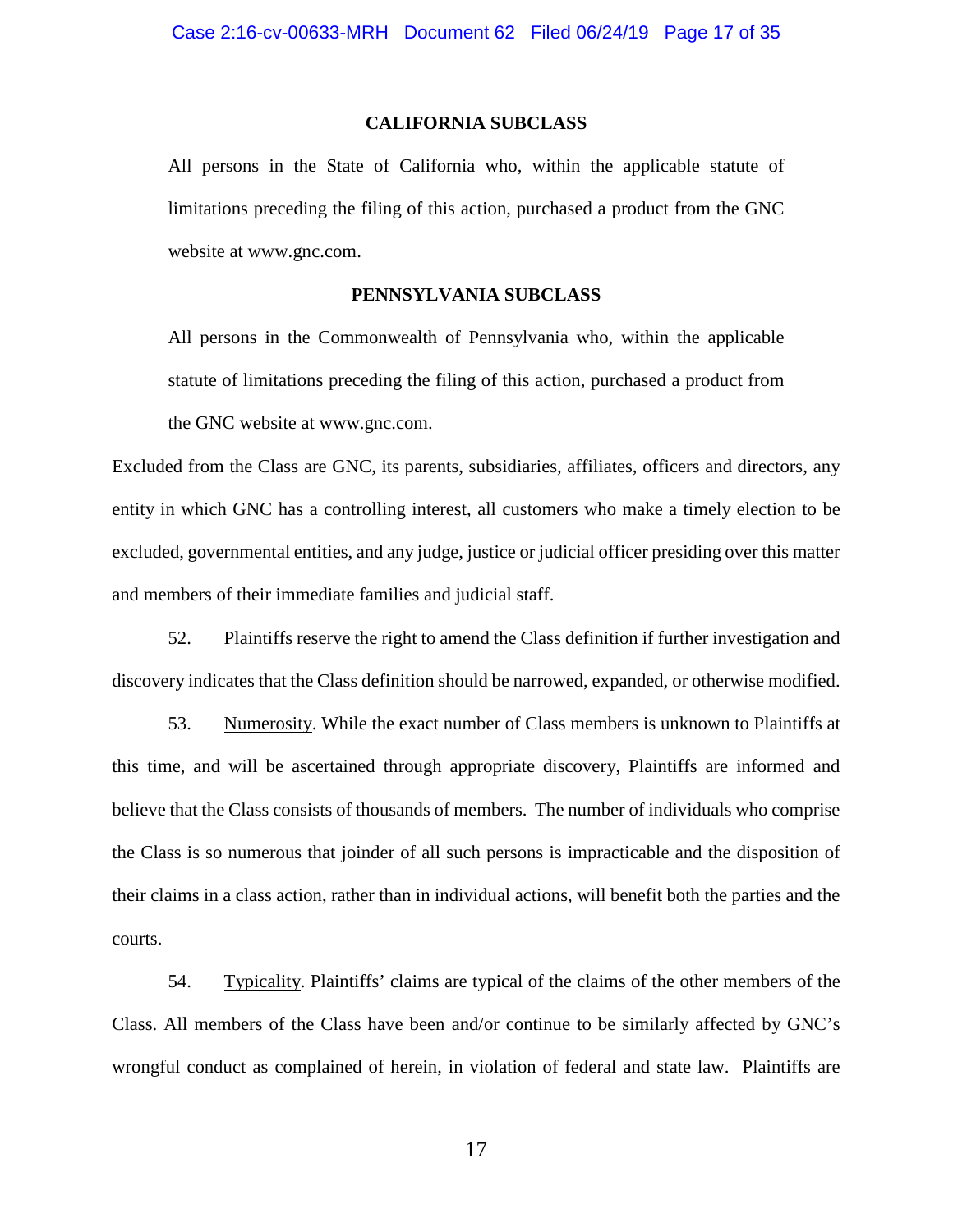### Case 2:16-cv-00633-MRH Document 62 Filed 06/24/19 Page 18 of 35

unaware of any interests that conflict with or are antagonistic to the interests of the Class.

55. Adequacy of Representation. Plaintiffs will fairly and adequately protect the Class members' interests and have retained counsel competent and experienced in consumer class action lawsuits and complex litigation. Plaintiffs and their counsel have the necessary financial resources to adequately and vigorously litigate this class action, and Plaintiffs are aware of their duties and responsibilities to the Class.

56. Commonality. GNC has acted with respect to the Class in a manner generally applicable to each Class member. Common questions of law and fact exist as to all Class members and predominate over any questions wholly affecting individual Class members. There is a welldefined community of interest in the questions of law and fact involved in the action, which affect all Class members. Among the questions of law and fact common to the Class are, *inter alia*:

a. Whether, during the Class Period, GNC used false representations and falsely advertised price discounts on its products sold on the GNC website;

b. Whether, during the Class Period, GNC advertised its "discounted" products in a deceptive, false, or misleading manner;

c. Whether, during the Class Period, the market prices advertised by GNC were the prevailing market prices for the respective products sold at the GNC website during the three month periods preceding the dissemination and/or publication of the advertised former prices;

d. Whether, during the Class Period, GNC's advertised "Regular" prices for its products are determined by averaging the price of the given product in the prevailing market over the previous three months;

e. Whether GNC engaged in unfair, unlawful, and/or fraudulent business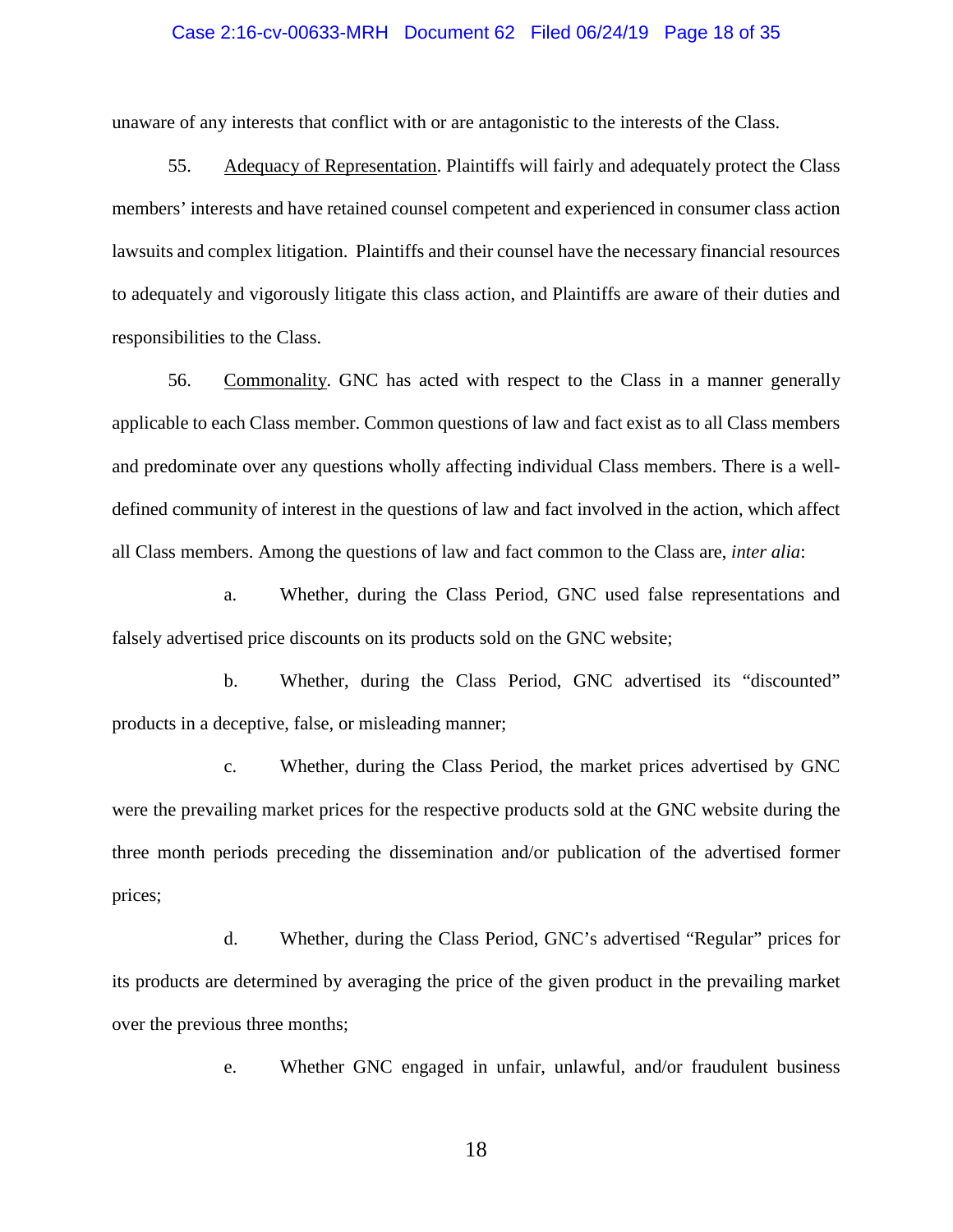### Case 2:16-cv-00633-MRH Document 62 Filed 06/24/19 Page 19 of 35

practices under California Law;

f. Whether GNC misrepresented and/or failed to disclose material facts about its product pricing and discounts;

g. Whether GNC has made false or misleading statements of fact concerning the reasons for, existence of, or amounts of price reductions;

h. Whether GNC advertised the date on which the "Regular" price of a product was determined;

i. Whether GNC's alleged business practices constitute unfair methods of competition and unfair or deceptive acts or practices in violation of the CLRA by making false or misleading statements of fact concerning reasons for, existence of, or amounts of price reductions;

j. Whether GNC's business practices, alleged herein, constitute misleading and deceptive advertising under the FAL;

k. Whether GNC's business practices, alleged herein, constitute "unfair methods of competition" and "unfair or deceptive acts or practices", as set forth in the UTPCPL;

l. Whether GNC's business practices was a breach of the implied covenant of good faith and fair dealing inherent in all contracts;

m. Whether GNC's conduct, as alleged herein, was intentional and knowing;

n. Whether Class members are entitled to damages and/or restitution, and in what amount;

o. The nature and extent of equitable remedies, including restitution of shipping costs; and declaratory and injunctive relief to which Plaintiffs and the Class are entitled;

p. Whether GNC is likely to continue using false, misleading or illegal price comparisons such that an injunction is necessary; and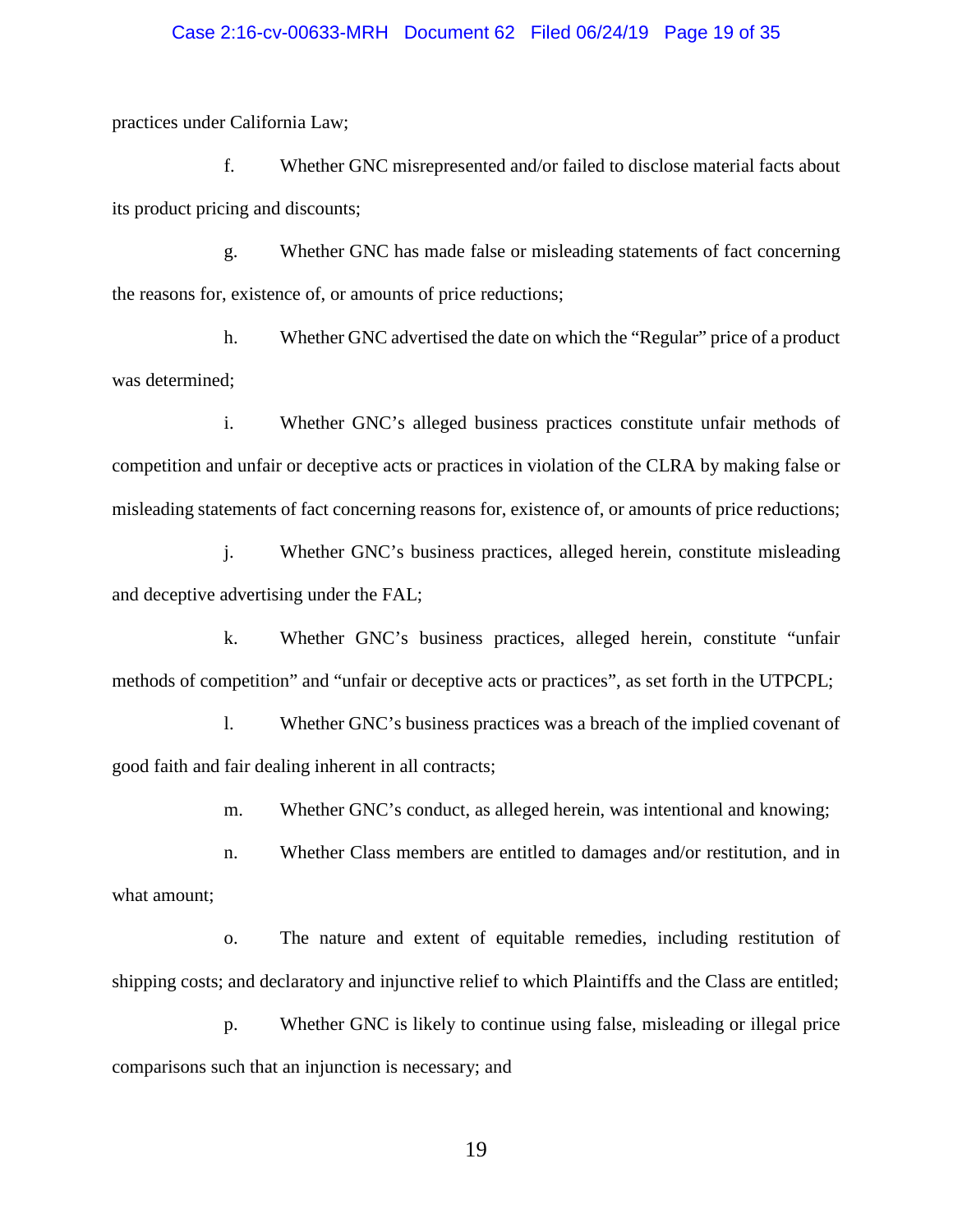### Case 2:16-cv-00633-MRH Document 62 Filed 06/24/19 Page 20 of 35

q. Whether Plaintiffs and Class members are entitled to an award of reasonable attorneys' fees, pre-judgment interest, and costs of suit.

57. Superiority of Class Action. A class action is superior to all other available methods for the fair and efficient adjudication of this controversy since joinder of all members is impracticable. Furthermore, as the damages suffered by individual Class members may be relatively small, the expense and burden of individual litigation make it virtually impossible for Class members to individually redress the wrongs done to them. There will be no difficulty in managing this action as a class action.

### **FIRST CAUSE OF ACTION**

## **Violation of 73 P.S. 201-1,** *et seq***. Unfair or Deceptive Acts or Practices (On Behalf of the National Class, or Alternatively the Pennsylvania Subclass)**

58. Plaintiffs hereby incorporate by reference each of the allegations contained in the preceding paragraphs of this Complaint.

59. Plaintiffs bring this action individually under the laws of Pennsylvania, and on behalf of the National Class. In the alternative, this claim is brought by Plaintiffs Gennock and Styslinger on behalf of the Pennsylvania Subclass.

60. During the relevant time period, the Terms and Conditions on GNC's website

stated:

These Terms and Conditions supersede any other agreement between you and [Defendants] to the extent necessary to resolve any inconsistency or ambiguity between them. These Terms and Conditions *will be governed by and construed in accordance with the laws of the Commonwealth of Pennsylvania*, without giving effect to any principles of conflicts of laws. Any action seeking legal or equitable relief arising out of or relating to this Web Site will be brought only in the federal or state courts of the Commonwealth of Pennsylvania. A printed version of these Terms and Conditions will be admissible in judicial and administrative proceedings based upon or relating to these Terms and Conditions to the same extent and subject to the same conditions as other business documents and records originally generated and maintained in printed form.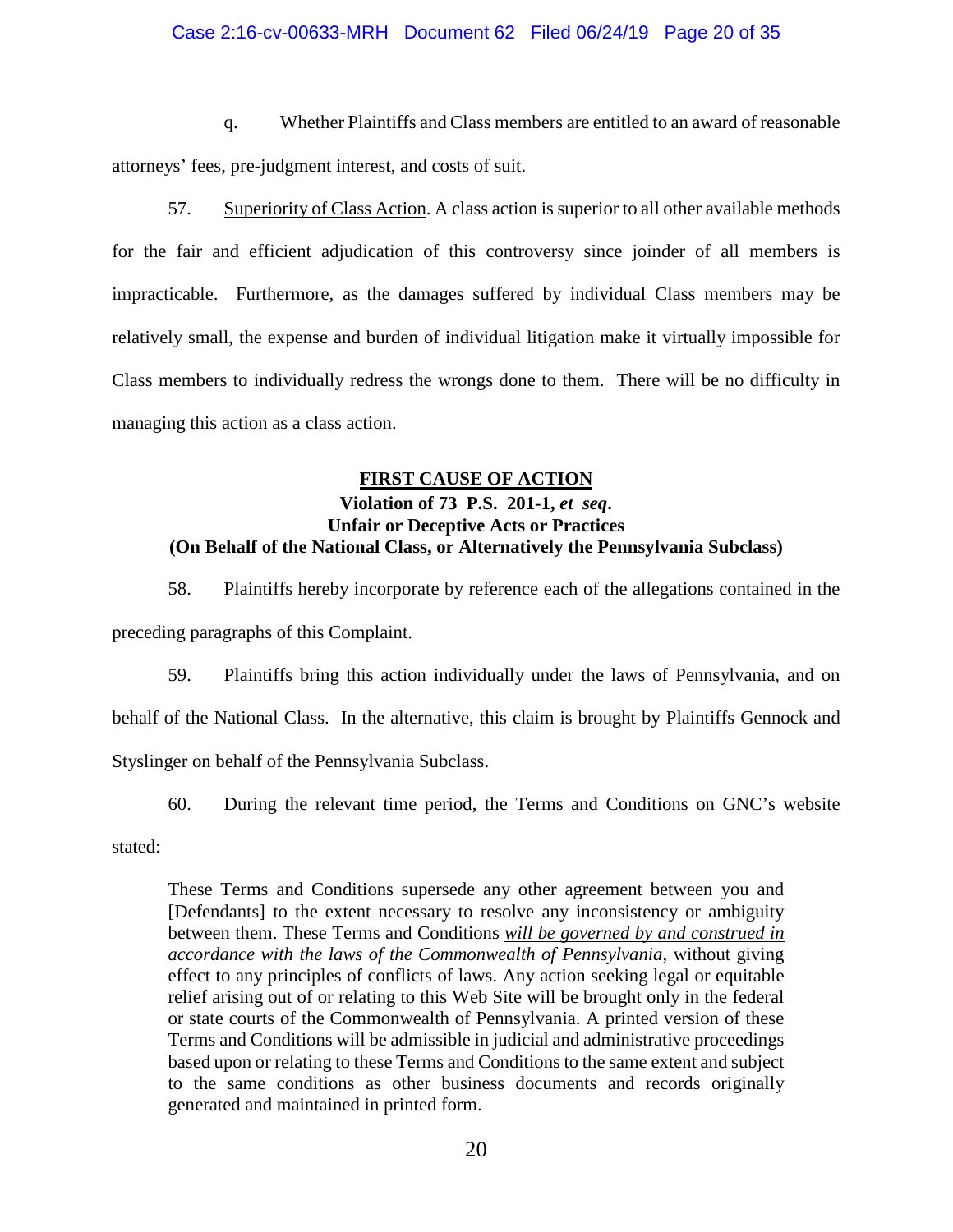### Case 2:16-cv-00633-MRH Document 62 Filed 06/24/19 Page 21 of 35

(Emphasis Added.) Accordingly, Pennsylvania law applies to all consumers who purchased an item from GNC's Website.

61. Plaintiffs, members of the Class, and Defendants are "persons" within the meaning of the UTPCPL.

62. The products purchased by Plaintiffs and the Class are "goods...primarily for personal, family or household purposes." 73 P.S. § 201-9.2

63. The UTPCPL declares as unlawful "[u]nfair methods of competition and unfair or deceptive acts or practices in the conduct of any trade or commerce as defined by subclauses (i) through (xxi) of clause (4) of section 21 of this act." 73 P.S.  $\S$  201-3.

64. Under clause (4), unfair methods of competition and unfair or deceptive acts or practices are defined as "[m]aking false or misleading statements of fact concerning the reasons for, existence of, or amounts of price reductions." 73 P.S. § 201-2(4)(xi).

65. Clause (4) also defines as unlawful "[e]ngaging in any other fraudulent or deceptive conduct which creates a likelihood of confusion or of misunderstanding." 73 P.S. § 201-2(4)(xxi).

66. Defendants violated the UTPCPL because it made false and misleading statements of fact concerning the reasons for, existence of, or amounts of price reductions.

67. Defendants also violated the UTPCPL because their pricing scheme was deceptive in that it created the likelihood that consumers would be confused and deceived into believing that they were purchasing products at substantial discounts, when in fact, they were not. Indeed, the "on sale" products purchased by Plaintiffs and the class members actually were being sold at, or above, their market price, yet Plaintiffs and the class members purchased these products believing that the products were substantially discounted from the price at which they regularly were sold.

68. Plaintiffs suffered an ascertainable loss as a result of Defendants' conduct because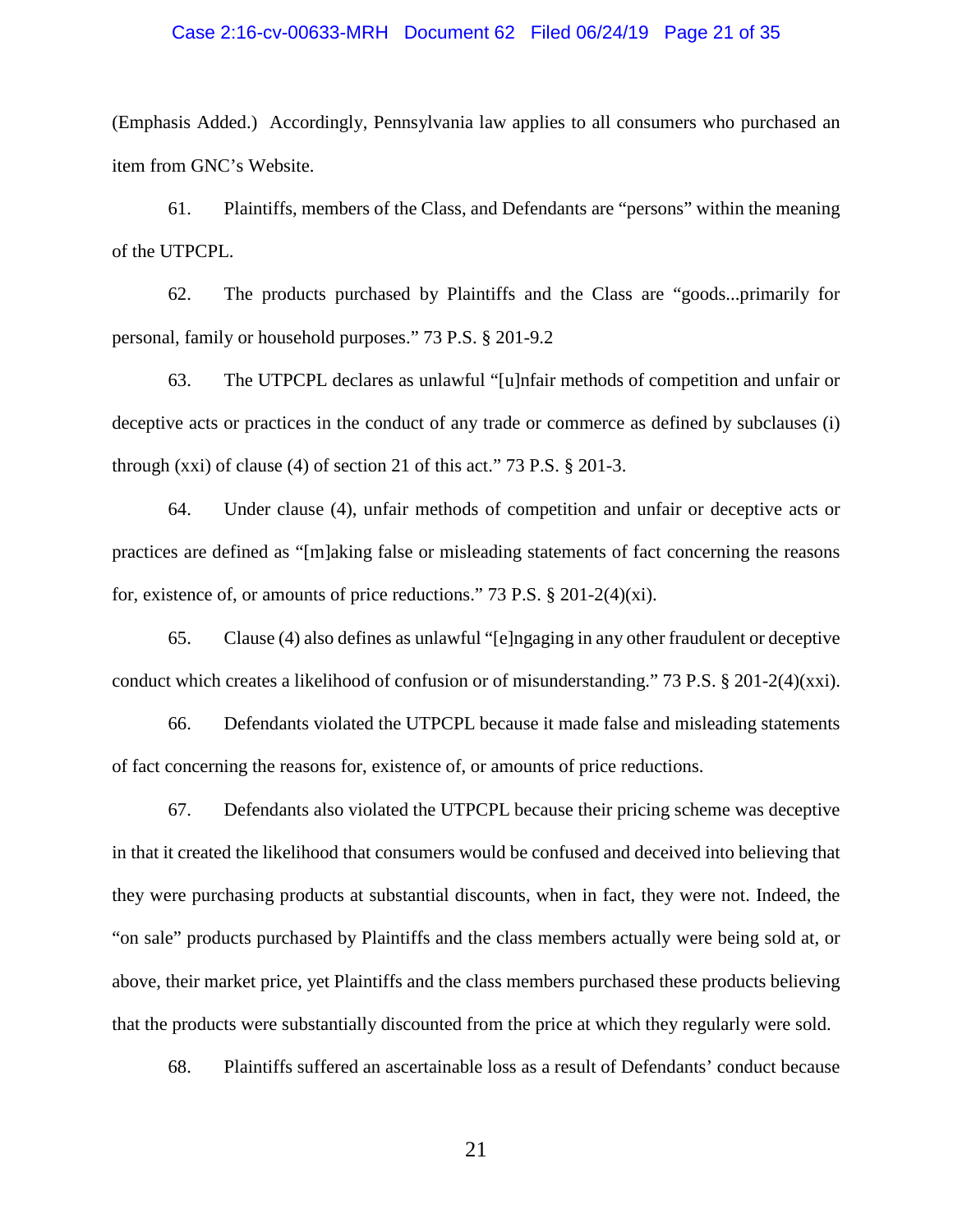### Case 2:16-cv-00633-MRH Document 62 Filed 06/24/19 Page 22 of 35

they purchased a product they otherwise would not have purchased but for Defendants' fraudulent and deceptive pricing scheme. Moreover, absent Defendants' deceptive and misleading conduct, Plaintiffs could have purchased their products at a lower cost than offered by Defendants.

69. Accordingly, Plaintiffs and the class are entitled to recover actual damages, statutory damages, treble damages and/or other additional relief as this court deems necessary or proper. Additionally, Plaintiffs are entitled to costs and reasonable attorney fees.

### **SECOND CAUSE OF ACTION**

## **Violation of CAL. BUS. & PROF. CODE §§ 17500,** *et seq. -* **Untrue, Misleading and Deceptive Advertising (On Behalf of the California Subclass)**

70. Plaintiffs Carter, Harrison, and Kaskorkis hereby incorporate by reference each of

the allegations contained in the preceding paragraphs of this Complaint.

71. California Business and Professional Code, section 17501, states that:

No price shall be advertised as a former price of any advertised thing, unless the alleged former price was the prevailing market price as above defined within three months next immediately preceding the publication of the advertisement or unless the date when the alleged former price did prevail is clearly, exactly and conspicuously stated in the advertisement.

For the purpose of section 17501, the retail market price at the time of publication of such

advertisement is the retail price in locality wherein the advertisement is published.

72. The protections of the FAL cannot be waived by contract.

73. At all material times, GNC engaged in a scheme of advertising that its products were subject to a discount when such discounts were illusory and did not reflect the "prevailing market price" of the item for a particular time period in a particular location, or even the price at which the product was recently sold on GNC's website.

74. At all material times, GNC did not include the date on which its "Regular" price was established.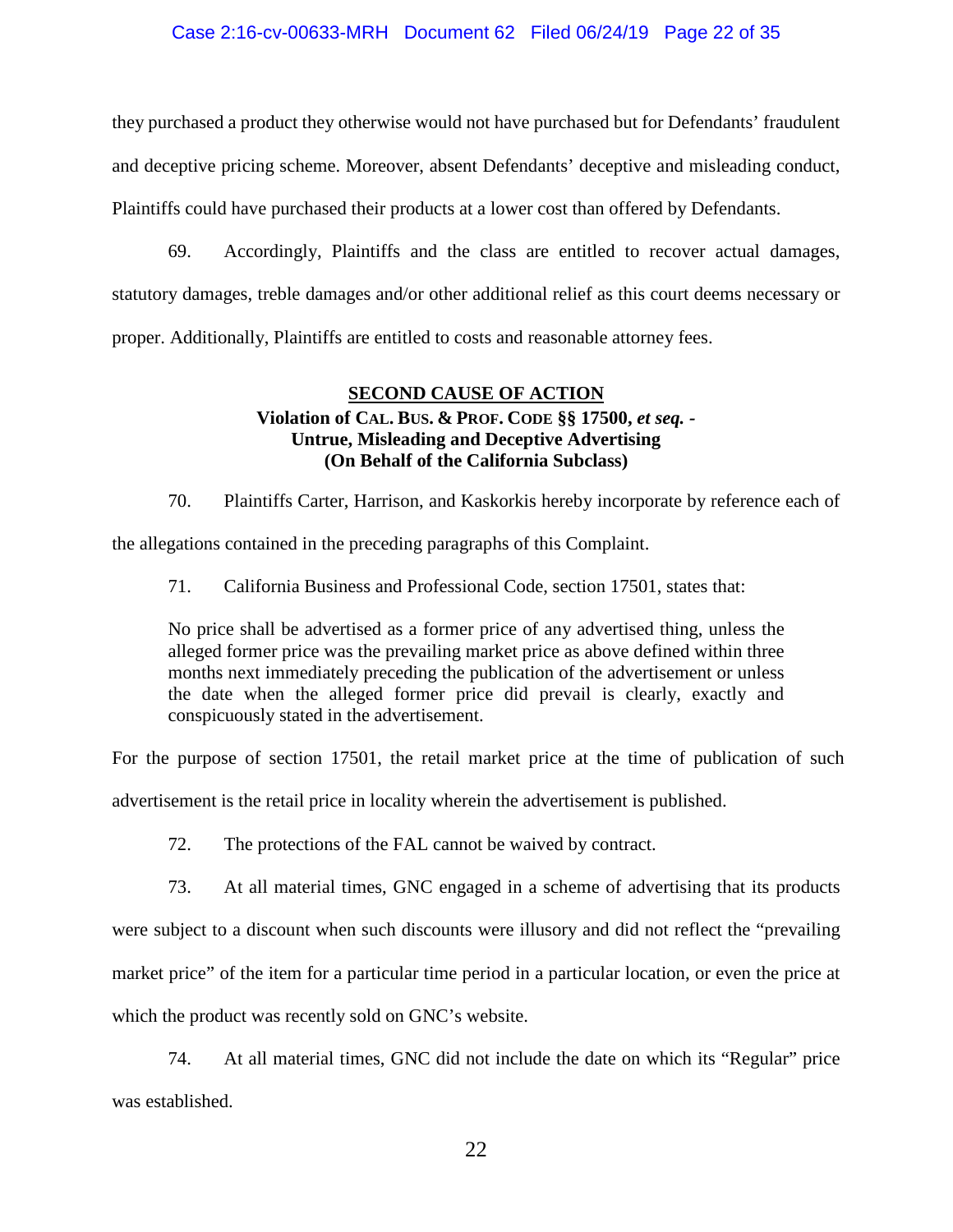### Case 2:16-cv-00633-MRH Document 62 Filed 06/24/19 Page 23 of 35

75. GNC's advertisement of an inflated "Regular Price" misrepresented and/or omitted the true nature of GNC's pricing. Said advertisements were made to consumers located within the State of California and come within the definition of advertising as contained in CAL. BUS. & PROF. CODE §§ 17500, *et seq*., in that such promotional materials were intended as inducements to purchase products on GNC's website and are statements disseminated by GNC to Plaintiffs and other members of the California Subclass. GNC knew, or in the exercise of reasonable care should have known, that the statements regarding its pricing were false, misleading, deceptive and violated California law.

76. GNC has prepared and distributed within California, *via* its retail website, www.GNC.com, advertising that its products were subject to substantial discounts. Plaintiffs necessarily and reasonably relied on GNC's statements regarding the pricing of its products, and all members of the California Subclass were exposed to such statements. Consumers, including Plaintiffs and members of the California Subclass, were among the intended targets of such representations.

77. The above acts of GNC, in disseminating said misleading and deceptive statements throughout the United States, including to Plaintiffs and members of the California Subclass, were and are likely to deceive reasonable consumers by obfuscating the true nature of GNC's discounts. Thus, the above acts constitute violations of CAL. BUS. & PROF. CODE §§ 17500, *et seq*.

78. Plaintiffs and other members of the California Subclass who purchased products from GNC's website suffered a substantial injury. Had Plaintiffs and members of the California Subclass known that GNC's materials, advertisements, and other inducements misrepresented and/or omitted the true nature of GNC's discounts, they would not have purchased products from GNC.com, or would have paid less for them.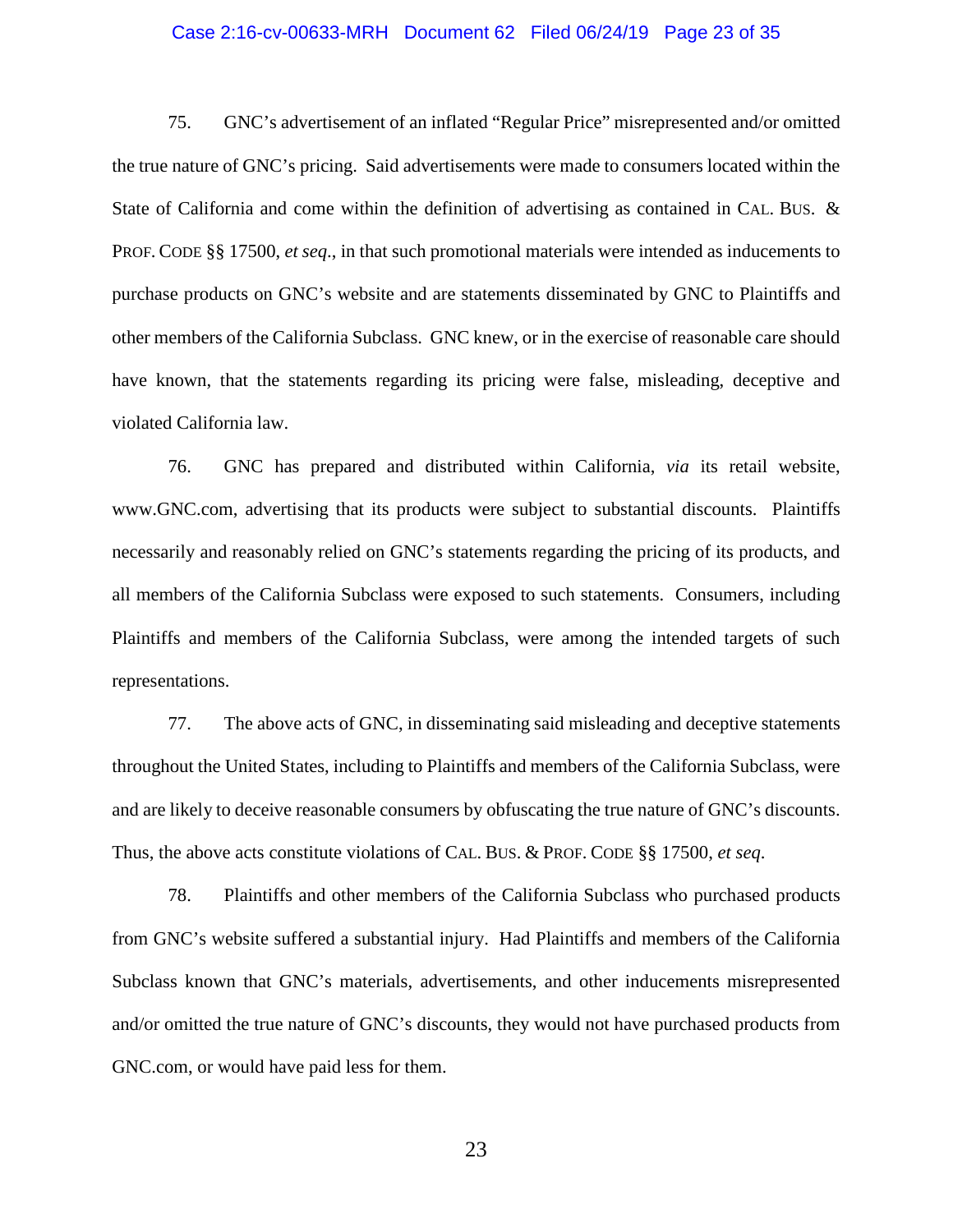## Case 2:16-cv-00633-MRH Document 62 Filed 06/24/19 Page 24 of 35

79. Plaintiffs, on behalf of themselves and all other similarly situated consumers, and as appropriate, on behalf of the general public, seek restitution and injunctive relief: (1) prohibiting GNC from continuing the unlawful practices alleged herein, (2) directing GNC to make corrective notices both on its website and in other appropriate media, (2) allowing Class members to return any products purchased on GNC's website, at GNC's expense, that were subject to GNC's unlawful pricing policy or, alternatively, requiring GNC to price match any competitor's advertised price for the same product, and refund any shipping and handling fees for any products purchased on GNC's website subject to GNC's unlawful pricing policy, and (4) any other relief deemed proper by the Court.

# **THIRD CAUSE OF ACTION Violation of CAL. CIV. CODE §§ 1750,** *et seq.-* **Misrepresentation of the Existence of a Discount (On Behalf of the California Subclass)**

80. Plaintiffs Carter, Harrison, and Kaskorkis hereby incorporate by reference each of the allegations contained in the preceding paragraphs of this Complaint.

81. The protections of the CLRA cannot be waived by contract.

82. GNC sells "goods" and "services" as defined by California Civil Code § 1761.

83. Each of the Defendants is a "person" as defined by California Civil Code § 1761(c).

84. Plaintiffs and California Subclass's members are "consumers" within the meaning of California Civil Code §1761(d) because they purchased the products from GNC.com for

personal, family or household use.

85. The sale of the products to Plaintiffs and California Subclass's members *via* GNC's website is a "transaction" as defined by California Civil Code § 1761(e).

86. As described herein, GNC violated the Consumers Legal Remedies Act ("CLRA") by falsely representing the nature, existence, and amount of price discounts by fabricating inflated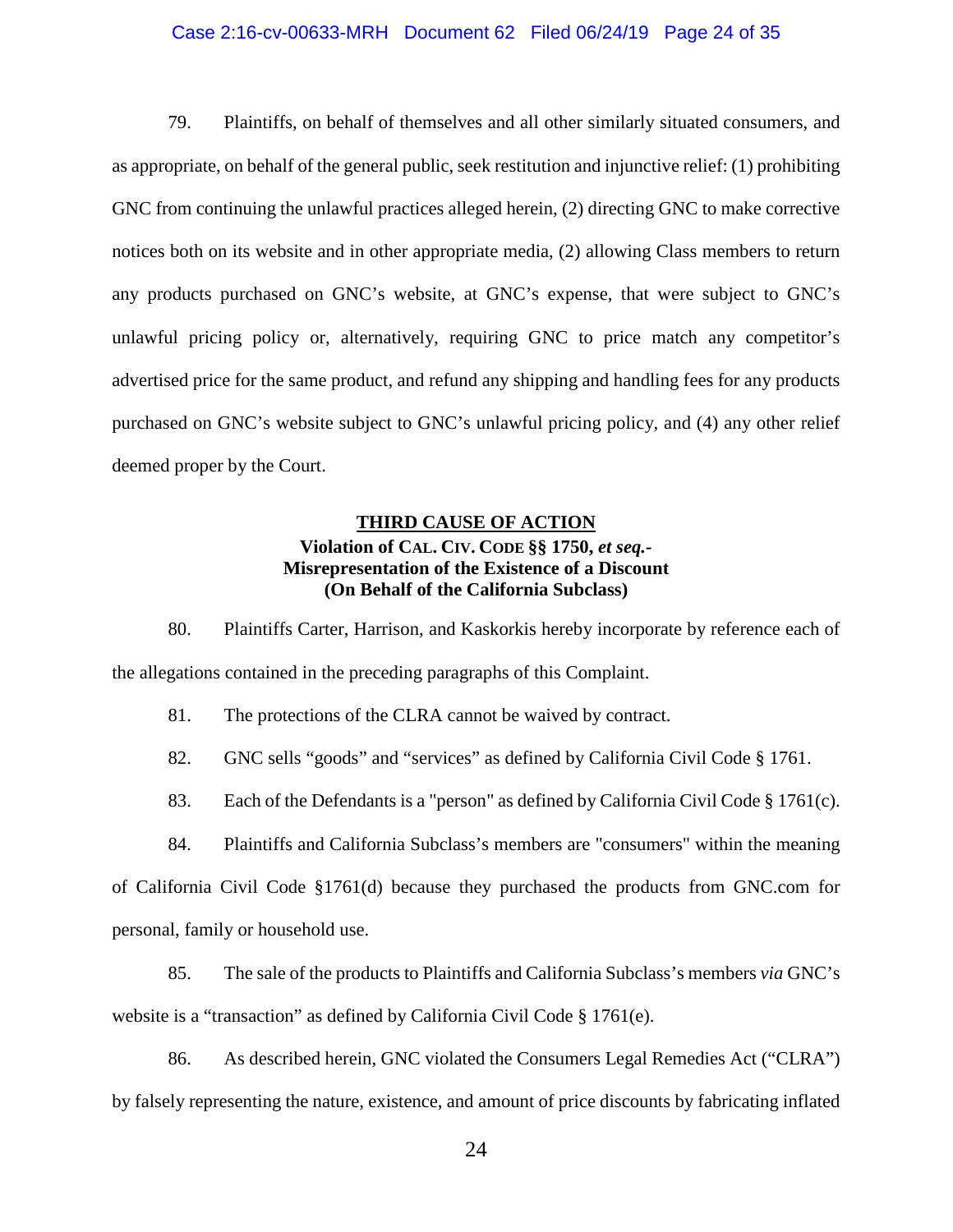### Case 2:16-cv-00633-MRH Document 62 Filed 06/24/19 Page 25 of 35

market or "Regular" prices. Such a pricing scheme violates California Civil Code: (i) Section 1770(a)(5) because GNC represented that its products have characteristics and benefits (discounts) that they do not have (because the items were not actually sold at the advertised "Regular" price for a reasonable period of time, and thus no true discount is being offered); (ii) Section  $1770(a)(7)$ because GNC represented that its products were of a particular standard, quality, or grade (that the subject products were worth a higher "Regular" price and thus were more valuable) when they are of another (the products are not worth the stated "Regular" price and thus are not as valuable as advertised); (iii) Section 1770(a)(9) because GNC advertised goods with the intent not to sell them as advertised (because Defendant knew the goods were not valued at the advertised "Regular" prices); (iv) Section  $1770(a)(13)$  because GNC made false or misleading statements of fact concerning the amount of a price reduction (because the advertised "Regular" prices were false and inflated, and thus the consumers did not receive the discounts they thought they were receiving); and (v) Section 1770(a)(14) because GNC represented that the transaction confers or involves rights (the right to receive the offered discount amount) which it does not have or involve (the stated discounts are false or inflated, so that the consumer is not receiving the discount that was offered or advertised).

87. Plaintiffs relied on GNC's false representations in deciding to purchase goods on the GNC website. Plaintiffs would not have purchased such items absent GNC's unlawful conduct.

88. Plaintiffs and California Subclass members were harmed as a result of GNC's unfair competition and deceptive acts and practices. Had GNC disclosed the true nature of its discounts, Plaintiffs and the California Subclass would not have been misled into purchasing products from GNC's website, or, alternatively, would have paid less for them.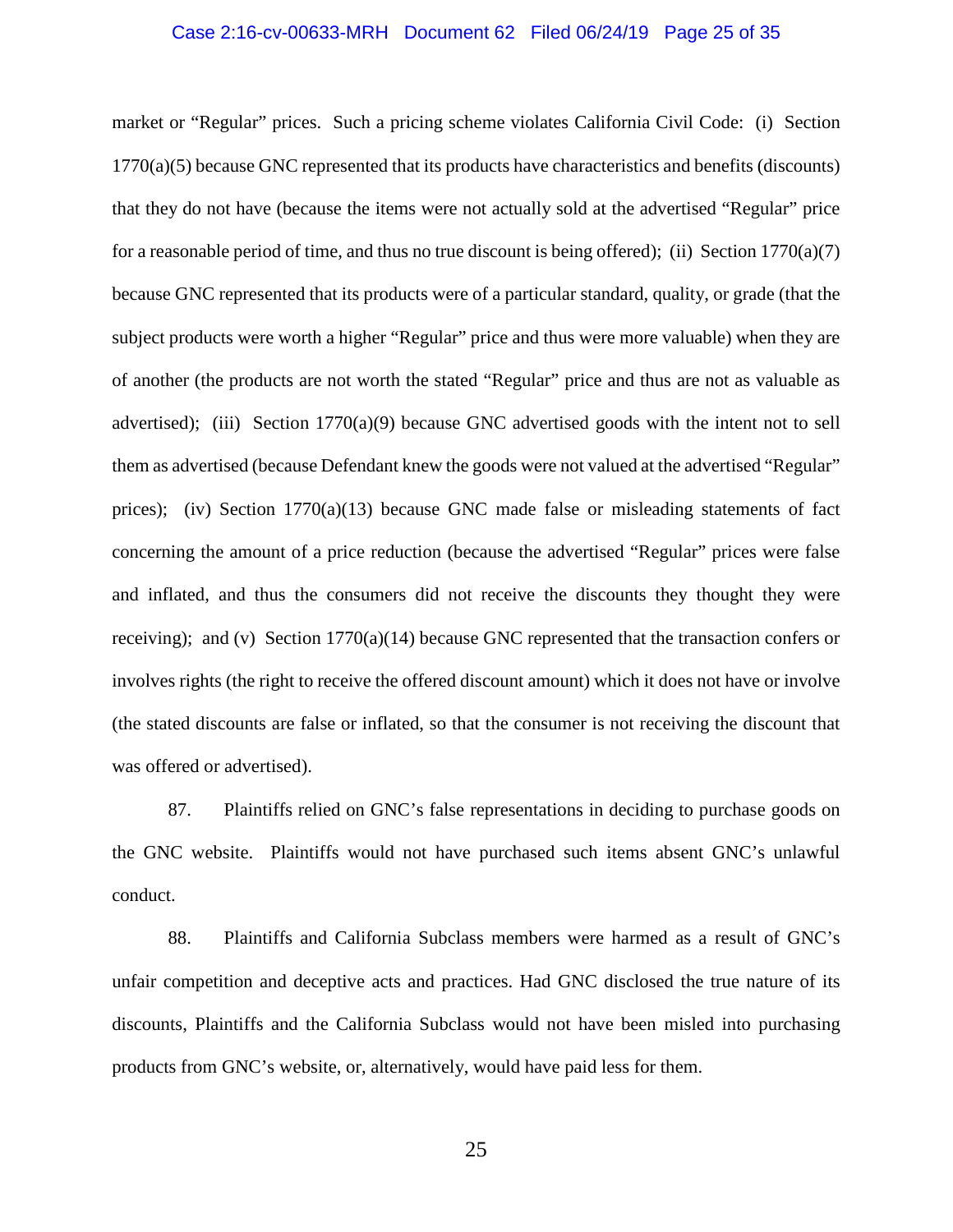#### Case 2:16-cv-00633-MRH Document 62 Filed 06/24/19 Page 26 of 35

89. Plaintiffs, on behalf of themselves and all other similarly situated California consumers, and as appropriate, on behalf of the general public of the state of California, seek injunctive relief: (1) prohibiting GNC from continuing the unlawful practices alleged herein, (2) directing GNC to make corrective notices both on its website and in other appropriate media, (3) allowing Class members to return any products purchased on GNC's website, at GNC's expense, which were subject to GNC's unlawful pricing policy, or alternatively requiring GNC to price match any competitor's advertised price for the same product, and refund any shipping and handling fees for any products purchased on GNC's website subject to GNC's unlawful pricing policy, and (4) any other relief deemed proper by the Court.

90. Plaintiffs provided each of the Defendants with notice of its alleged violations of the CLRA pursuant to California Civil Code § 1782(a) *via* certified mail, demanding that GNC correct such violations.

91. GNC failed to respond to Plaintiffs' CLRA notice within 30 days of its receipt. Thus, Plaintiffs seek all available damages under the CLRA for all violations complained of herein, including but not limited to statutory damages, punitive damages, attorney's fees and cost, and any other relief that the Court deems proper on behalf of the California Subclass.

## **FOURTH CAUSE OF ACTION Violation of CAL. BUS. & PROF. CODE §§ 17200,** *et seq. -* **Unlawful Business Acts and Practices (On Behalf of the California Subclass)**

92. Plaintiffs Carter, Harrison, and Kaskorkis hereby incorporate by reference each of the allegations contained in the preceding paragraphs of this Complaint.

- 93. The protections of the UCL cannot be waived by contract.
- 94. California Business and Professional Code, section 17501, states: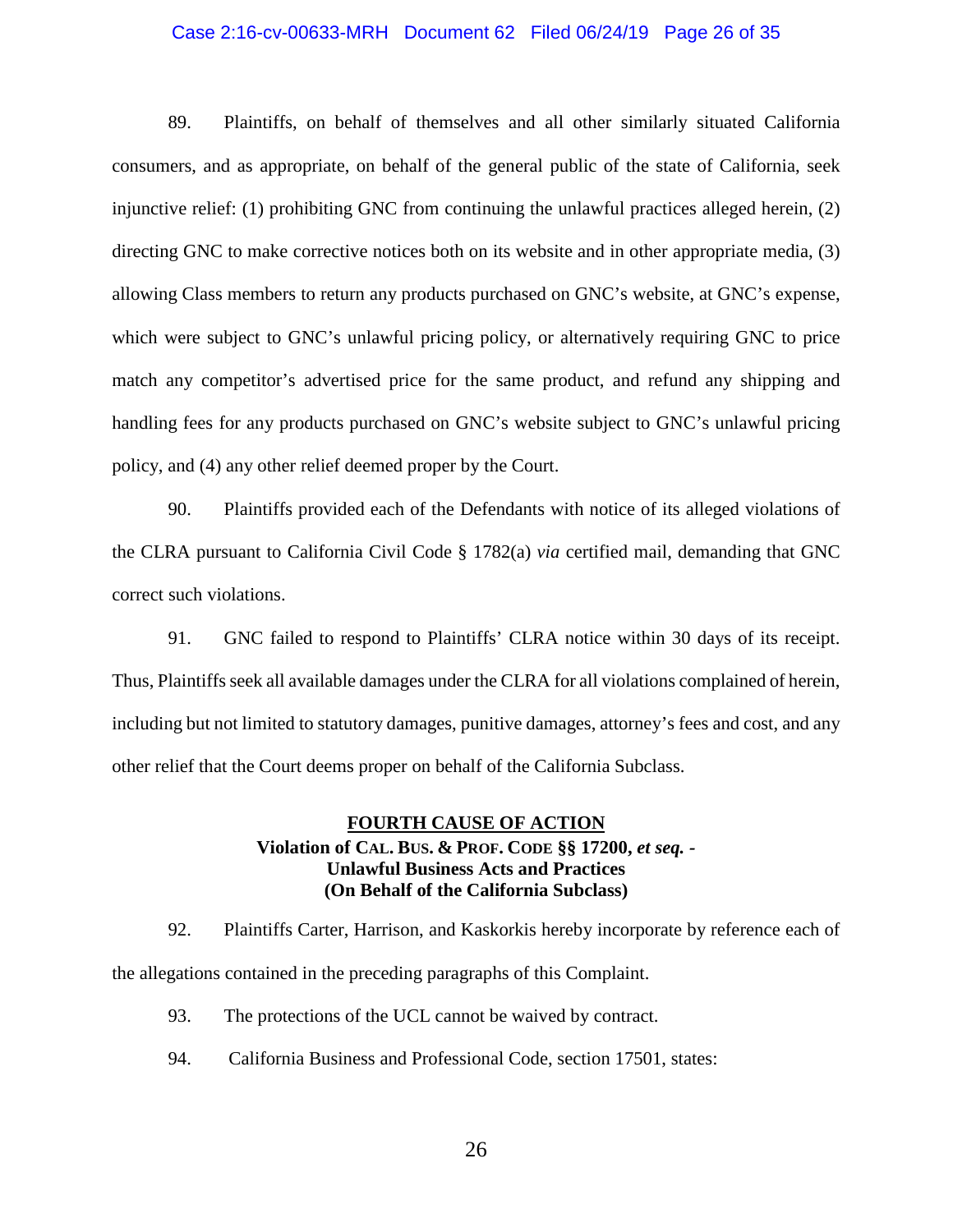No price shall be advertised as a former price of any advertised thing, unless the alleged former price was the prevailing market price as above defined within three months next immediately preceding the publication of the advertisement or unless the date when the alleged former price did prevail is clearly, exactly and conspicuously stated in the advertisement.

95. Federal regulations also prohibit the use of deceptive and illusory discounts:

One of the most commonly used forms of bargain advertising is to offer a reduction from the advertiser's own former price for an article. If the former price is the actual, bona fide price at which the article was offered to the public on a regular basis for a reasonably substantial period of time, it provides a legitimate basis for the advertising of a price comparison. Where the former price is genuine, the bargain being advertised is a true one. If, on the other hand, the former price being advertised is not bona fide but fictitious--for example, where an artificial, inflated price was established for the purpose of enabling the subsequent offer of a large reduction--the "bargain" being advertised is a false one; the purchaser is not receiving the unusual value he expects. In such a case, the "reduced" price is, in reality, probably just the seller's regular price.

16 C.F.R. § 233.1(a).

96. California Civil Code § 1770(a)(5) prohibits representing goods or services as

having characteristics and benefits that they do not have.

97. California Civil Code § 1770(a)(7) prohibits representing goods or services as having a particular standard, quality, or grade when they are of another.

98. California Civil Code § 1770(a)(9) prohibits advertising goods or services with

intent not to sell them as advertised.

99. California Civil Code § 1770(a)(13) prohibits making false or misleading statements of fact concerning reasons for or the existence or amounts of price reductions.

100. California Civil Code § 1770(a)(14) prohibits representing that a transaction confers or involves rights which it does not have or involve.

101. The business practices alleged above are unlawful under California Business & Professional Code §§ 17500, *et seq*., California Civil Code §§ 1770(a)(9) & (13) and federal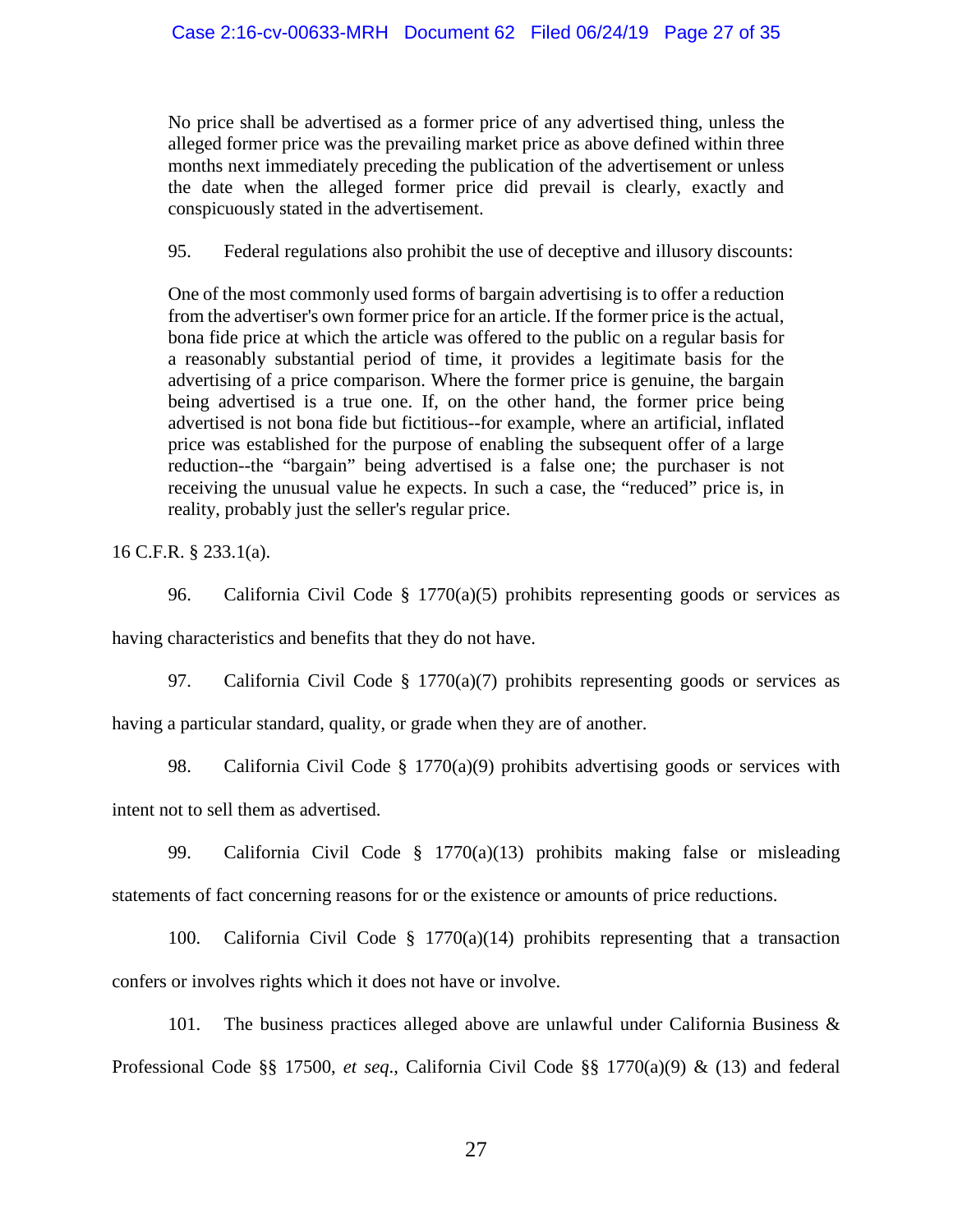### Case 2:16-cv-00633-MRH Document 62 Filed 06/24/19 Page 28 of 35

regulations, each of which forbids GNC's untrue, fraudulent, deceptive, and/or misleading marketing and advertisements.

102. Plaintiffs and the California Subclass members were harmed as a result of GNC's unfair competition and deceptive acts and practices. Had GNC disclosed the true nature of its "discounts," Plaintiffs and the California Subclass would not have been misled into purchasing products from GNC's website, or, alternatively, would have paid less for them.

103. Plaintiffs, on behalf of themselves and all other similarly situated California consumers, and as appropriate, on behalf of the general public, seek restitution and injunctive relief: (1) prohibiting GNC from continuing the unlawful practices alleged herein, (2) directing GNC to make corrective notices both on its website and in other appropriate media, (3) allowing Class members to return any products purchased on GNC's website, at GNC's expense, that were subject to GNC's unlawful pricing policy or, alternatively, requiring GNC to price match any competitor's advertised price for the same product, and refund any shipping and handling fees for any product purchased on GNC's website subject to GNC's unlawful pricing policy, and (4) any other relief deemed proper by the Court.

# **FIFTH CAUSE OF ACTION Violation of CAL. BUS. & PROF. CODE §§ 17200,** *et seq. -* **Unfair Business Acts and Practices (On Behalf of the California Subclass)**

104. Plaintiffs Carter, Harrison, and Kaskorkis hereby incorporate by reference each of the allegations contained in the preceding paragraphs of this Complaint.

105. The protections of the UCL cannot be waived by contract.

106. Plaintiffs and other members of the California Subclass suffered a substantial injury by virtue of GNC's unlawful scheme of advertising that its products were subject to a discount when such discounts were illusory and did not reflect the "prevailing market price" of the item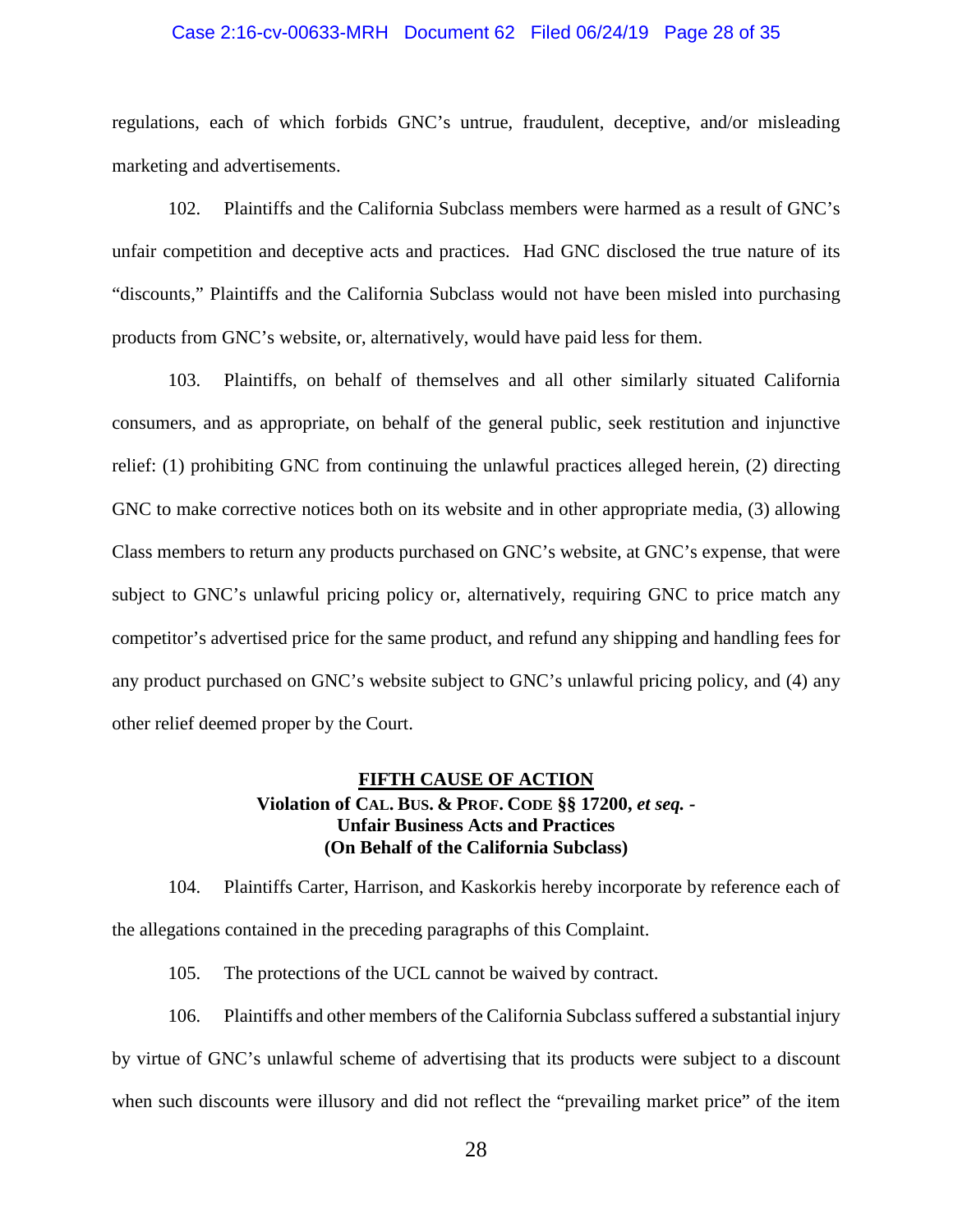### Case 2:16-cv-00633-MRH Document 62 Filed 06/24/19 Page 29 of 35

during any particular time period at a particular location or even the price at which the product was previously sold on GNC's website.

107. GNC's actions alleged herein violate the laws and public policies of California and the federal government as set out in preceding paragraphs of this Complaint.

108. There is no benefit to consumers or competition by allowing GNC to deceptively market and advertise nonexistent discounts in violation of California Law.

109. The gravity of the harm visited upon Plaintiffs and California Subclass members outweighs any legitimate justification, motive, or reason for marketing and advertising discounted products in a deceptive and misleading manner which violates California law. Accordingly, GNC's actions are immoral, unethical, and unscrupulous, offend the established California public policies, and cause substantial injury to Plaintiffs and members of the Class.

110. The above acts of GNC, in disseminating said misleading and deceptive statements throughout California to consumers, including Plaintiffs and members of the California Subclass, were and are likely to deceive reasonable consumers by obfuscating the true nature and amount of the "discount" and the existence of the "discounted" product in violation of CAL. BUS. & PROF. CODE §§ 17500, *et seq*., and California Civil Code §§ 1770(a)(9) & (13).

111. Plaintiffs and California Subclass members were harmed and suffered actual damages as a result of GNC's unfair competition and deceptive acts and practices. Had GNC disclosed the true nature of the discounts, Plaintiffs and the California Subclass would not have purchased products from GNC's website or, alternatively, would have paid significantly less for them.

112. Plaintiffs, on behalf of themselves and all other similarly situated California consumers, and as appropriate, on behalf of the general public, seek restitution and injunctive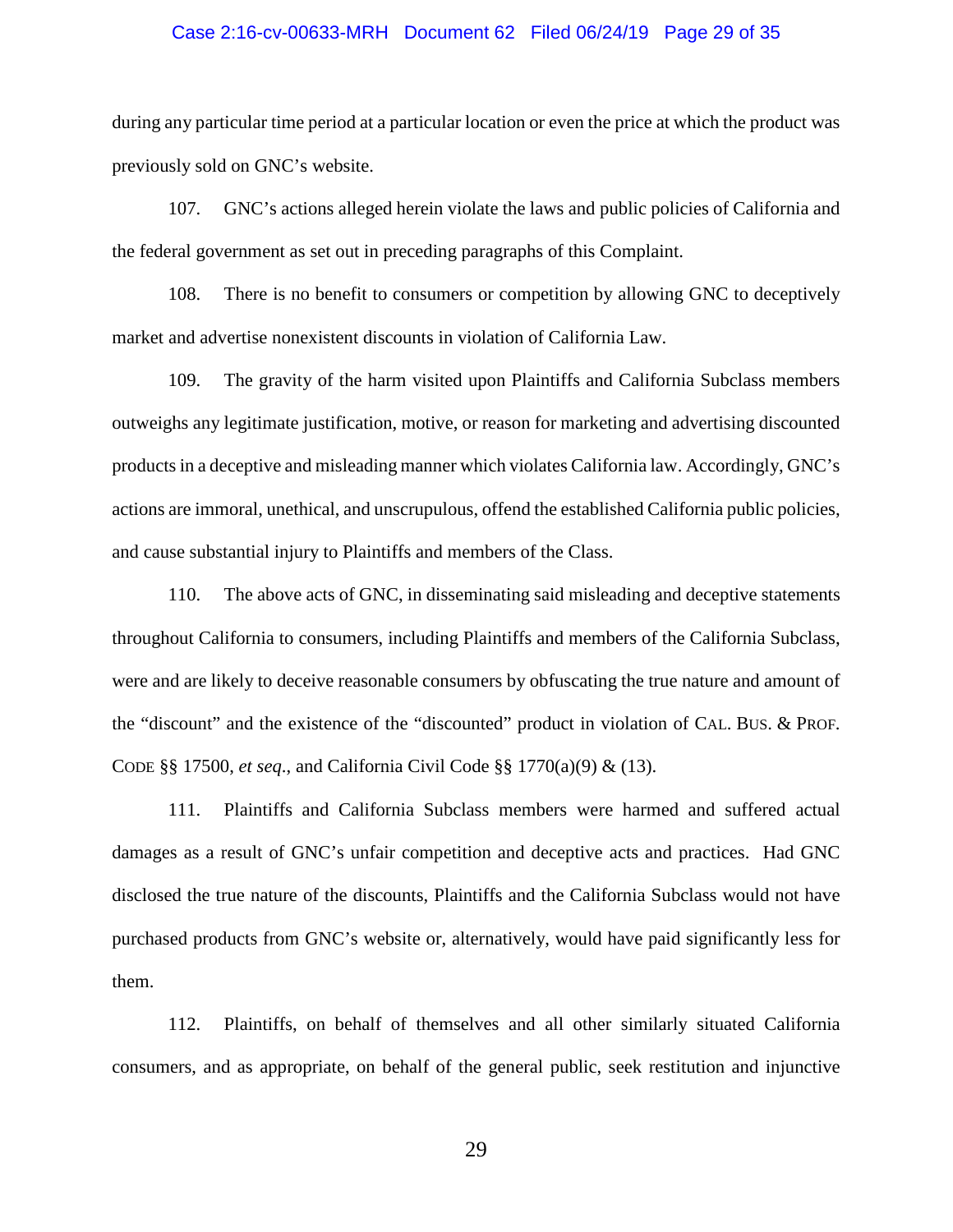#### Case 2:16-cv-00633-MRH Document 62 Filed 06/24/19 Page 30 of 35

relief: (1) prohibiting GNC from continuing the unlawful practices alleged herein, (2) directing GNC to make corrective notices both on its website and in other appropriate media, (3) allowing Class members to return any products purchased on GNC's website, at GNC's expense, that were subject to GNC's unlawful pricing policy or alternatively requiring GNC to price match any competitor's advertised price for the same product, and refund any shipping and handling fees for any product purchased on GNC's website subject to GNC's unlawful pricing policy, and (4) any other relief deemed proper by the Court.

# **SIXTH CAUSE OF ACTION Violation of CAL. BUS. & PROF. CODE §§ 17200,** *et seq. -* **Fraudulent Business Acts and Practices (On Behalf of the California Subclass)**

113. Plaintiffs Carter, Harrison, and Kaskorkis hereby incorporate by reference each of the allegations contained in the preceding paragraphs of this Complaint.

114. The protections of the UCL cannot be waived by contract.

115. Such acts of GNC as described above constitute a fraudulent business practice under CAL. BUS. & PROF. CODE §§ 17200, *et seq*.

116. As more fully described above, GNC misleadingly markets and advertises its products as discounted from a "Regular Price," when such discounts are illusory and/or overstated. GNC's misleading marketing and advertisements are likely to, and do, deceive reasonable consumers. Indeed, Plaintiffs and other members of the California Subclass were unquestionably deceived about the nature of GNC's pricing, as GNC prominently displayed its products as discounted on its website, which consumers must use to purchase GNC's offerings.

117. GNC's misleading and deceptive practices caused Plaintiffs and other members of the California Subclass to purchase the products and/or pay more than they would have otherwise had they known the true nature of GNC's advertisements.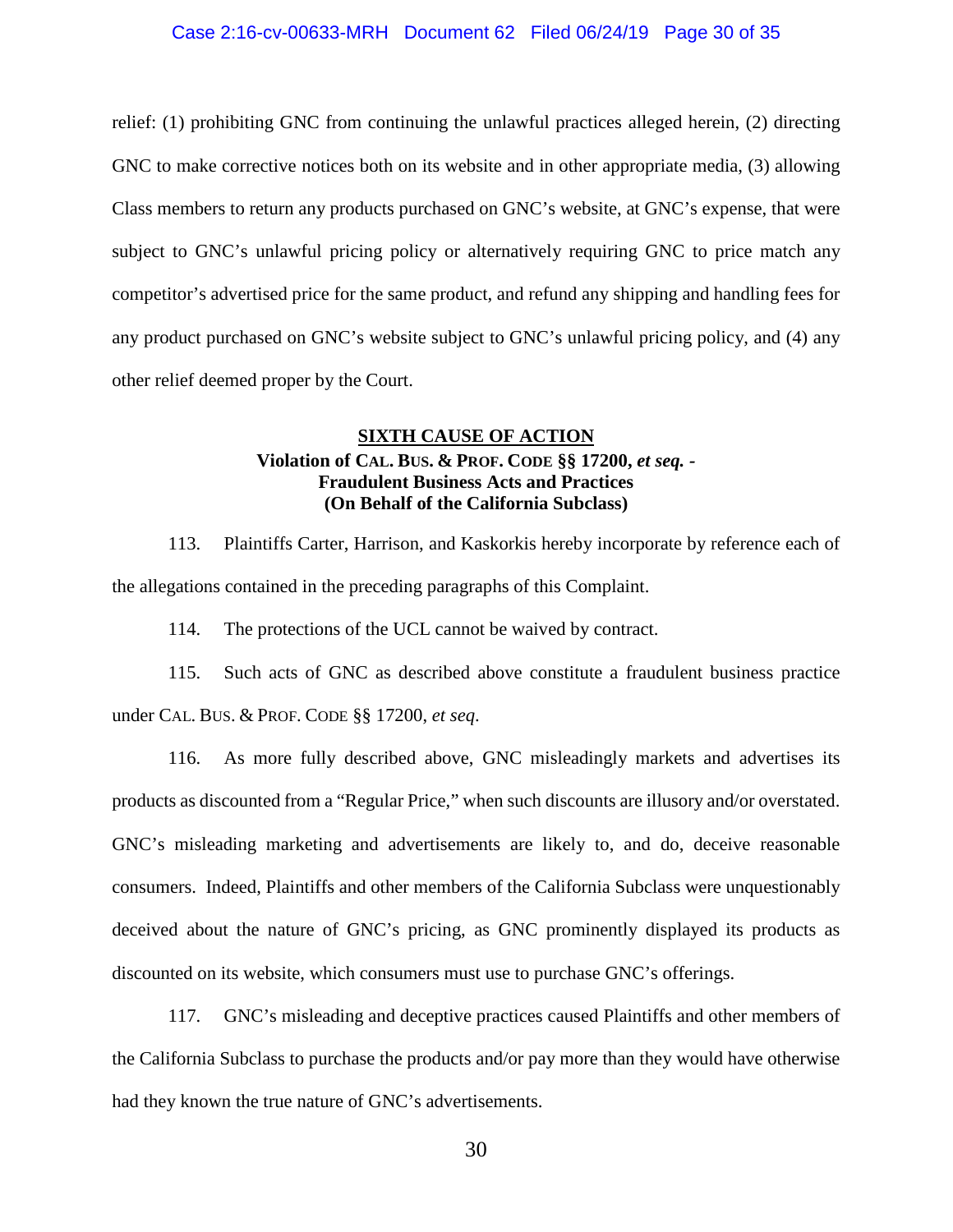### Case 2:16-cv-00633-MRH Document 62 Filed 06/24/19 Page 31 of 35

118. Plaintiffs and California Subclass members were harmed as a result of GNC's unfair competition and deceptive acts and practices.

119. Plaintiffs, on behalf of themselves and all other similarly situated California consumers, and as appropriate, on behalf of the general public, seek restitution and injunctive relief: (1) prohibiting GNC from continuing the unlawful practices alleged herein, (2) directing GNC to make corrective notices both on its website and in other appropriate media, (3) allowing Class members to return any products purchased on GNC's website, at GNC's expense, that were subject to GNC's unlawful pricing policy, or alternatively requiring GNC to price match any competitor's advertised price for the same product, refund any shipping and handling fees for any products purchased on GNC's website subject to GNC's unlawful pricing policy, and (4) any other relief deemed proper by the Court.

# **SEVENTH CAUSE OF ACTION Breach of the Implied Covenant of Good Faith and Fair Dealing (On Behalf of the National Class)**

120. Plaintiffs hereby incorporate by reference each of the allegations contained in the preceding paragraphs of this Complaint.

121. Plaintiffs and members of the National Class contracted with Defendants to provide goods.

122. Included in all contracts with the implied covenant of good faith and fair dealing, which obligates contracting parties to deal with each other honestly, fairly, and in good faith, so as to not destroy the right of the other party or parties to receive the benefits of the contract.

123. Defendants advertised Plaintiffs and members of the National Class would receive a "discount" by purchasing their products on GNC's website. This discount was advertised as a reduction from Defendants' "regular" pricing. Defendants' "regular" pricing was only reasonably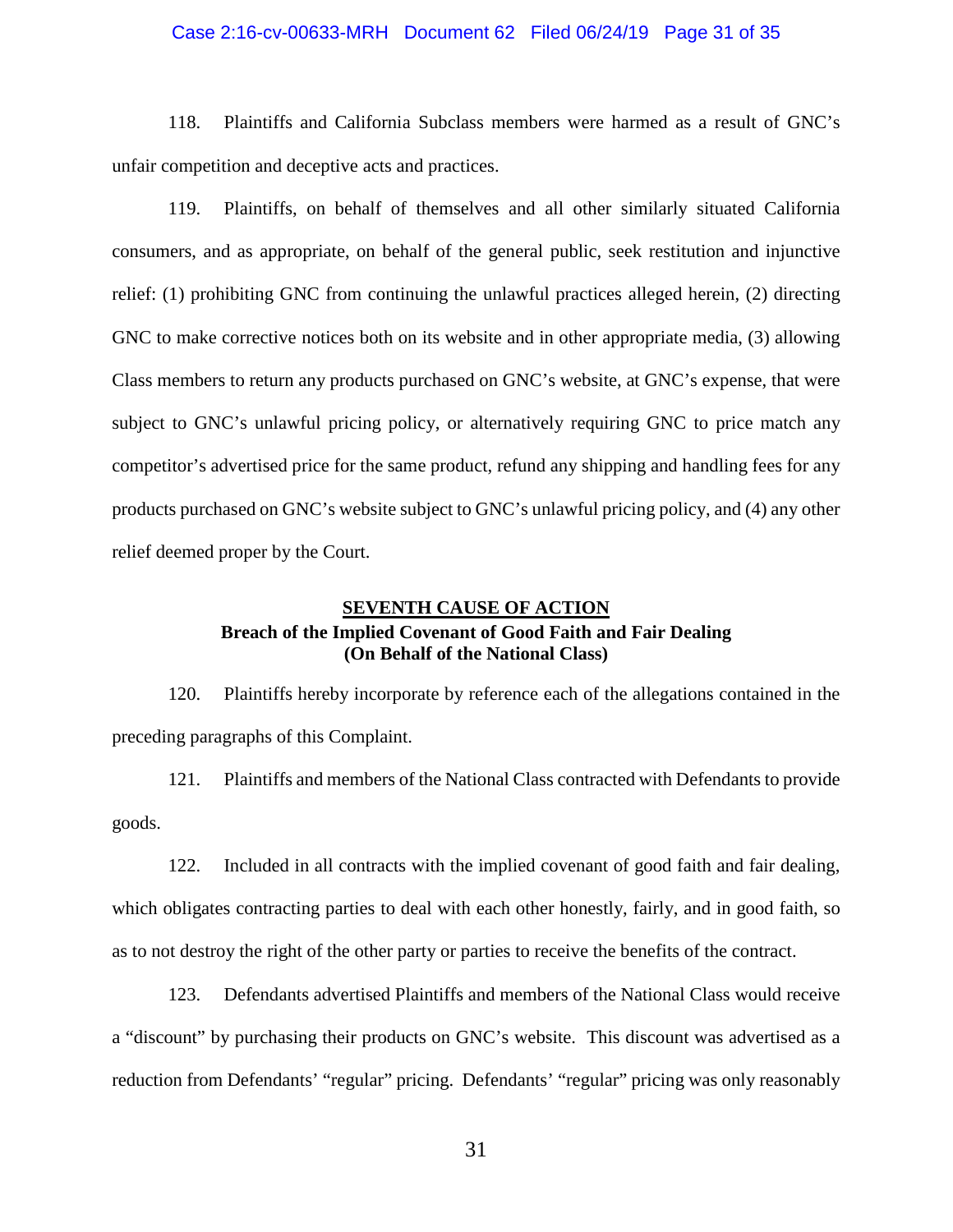### Case 2:16-cv-00633-MRH Document 62 Filed 06/24/19 Page 32 of 35

known to Defendants, and Plaintiffs and members of the National Class relied on Defendants' honesty when Defendants calculated their "discounts."

124. Defendants breached the implied covenant of good faith and fair dealing by using false or inflated "regular" prices when calculating the "discounts" owed to Plaintiffs and members of the National Class. This frustrated the object and benefits of the transaction for Plaintiffs and members of the National Class, namely to receive discounted products.

125. Plaintiffs and the National Class did not receive the discount advertised and were harmed as a result of GNC's unfair and dishonest business practices. Plaintiffs and the National Class are entitled to the actual benefit of their contracts with Defendants, *i.e.* the difference between the price paid and the price that would have been paid if Defendants would have properly calculated the "discounts" owed using their actual "regular" prices.

## **EIGHTH CAUSE OF ACTION Unjust Enrichment (On Behalf of the National Class)**

126. Plaintiffs hereby incorporate by reference each of the allegations contained in the preceding paragraphs of this Complaint.

127. Plaintiffs conferred a benefit on Defendants by purchasing products falsely advertised as "on sale."

128. Defendants appreciated such benefits by charging Plaintiffs bank accounts and accepting payment from the same.

129. Defendants have accepted and retained the benefits appreciated as they have not remitted the payments made by Plaintiffs.

130. Finally, it would be inequitable for Defendants to retain the benefits they accepted. Plaintiffs would not have purchased products from Defendants' Website absent Defendants' false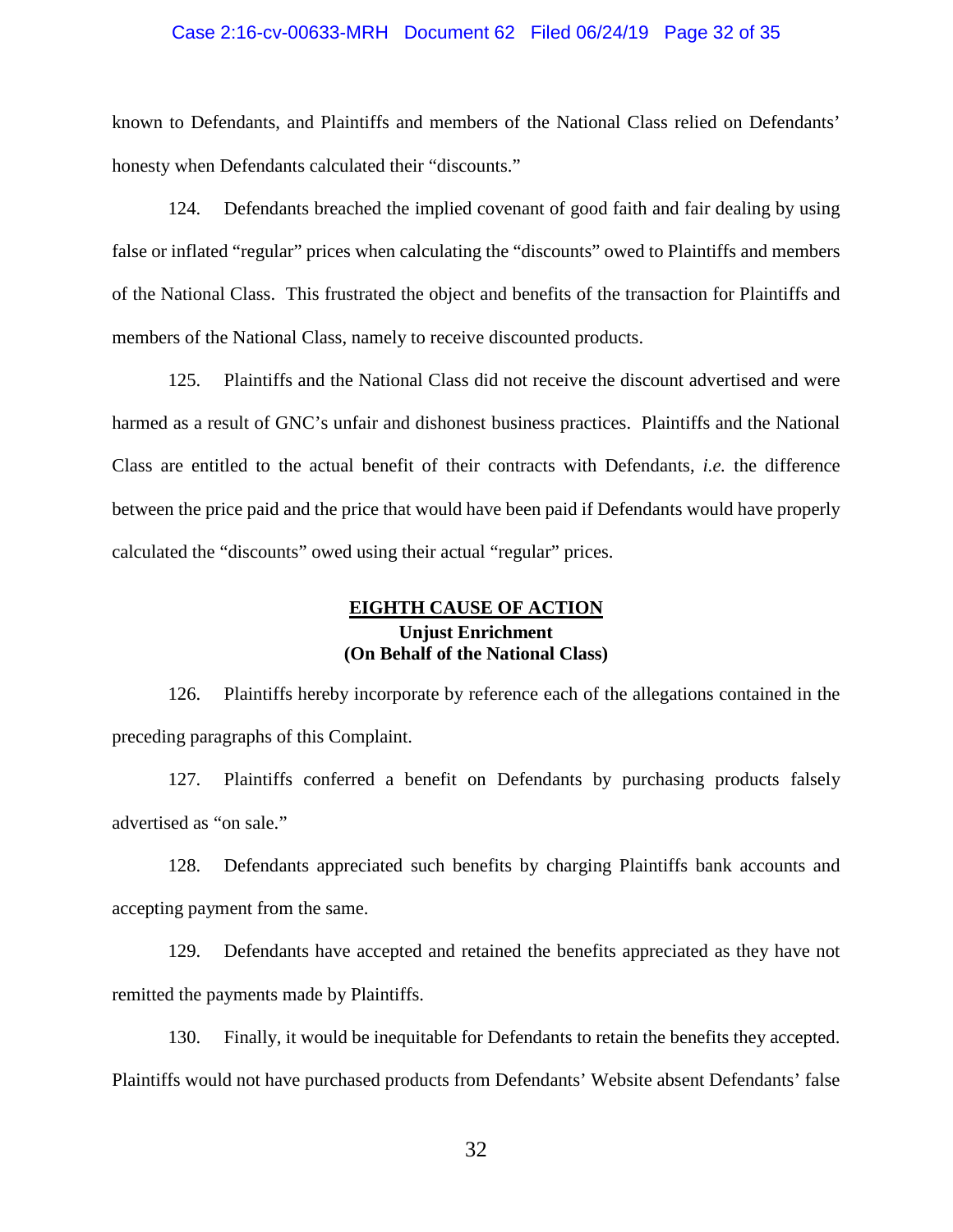### Case 2:16-cv-00633-MRH Document 62 Filed 06/24/19 Page 33 of 35

and deceptive conduct. Additionally, Plaintiffs could have paid less for the products they purchased had they known the "on sale" products they purchased actually were being sold at, or above their market prices. Accordingly, Plaintiffs' payments to Defendants unjustly enriched Defendants because Plaintiffs either would not have made those payments to Defendants, or Plaintiffs could have purchased the same products for a lower value absent Defendants' unfair, unlawful and deceptive conduct.

131. Plaintiffs and the members of the class are entitled to restitution and/or disgorgement of some or all profits, benefits and other compensation obtained and retained by Defendants from their deceptive, misleading and unlawful conduct.

#### **PRAYER FOR RELIEF**

WHEREFORE, Plaintiffs and the proposed Class pray for relief and judgment as follows:

A. For an order declaring that this action is properly maintained as a class action, appointing Plaintiffs as representatives for their respective Classes, and appointing Plaintiffs' counsel as Class counsel;

B. For an order awarding Plaintiffs and the members of the Class actual damages;

C. For an order awarding Plaintiffs and the members of the Class restitution and/or disgorgement and/or for an order directing each of the Defendants to allow its customers to return any products purchased on GNC's website, at GNC's expense, that were subject to GNC's unlawful pricing policy, or price match any competitor's advertised price for the same product purchased from GNC.com that were subject GNC's unlawful pricing policy;

D. Order Defendants to engage in a corrective advertising campaign;

E. For an order enjoining each of the Defendants from continuing to engage in the unlawful and unfair business acts and practices as alleged herein;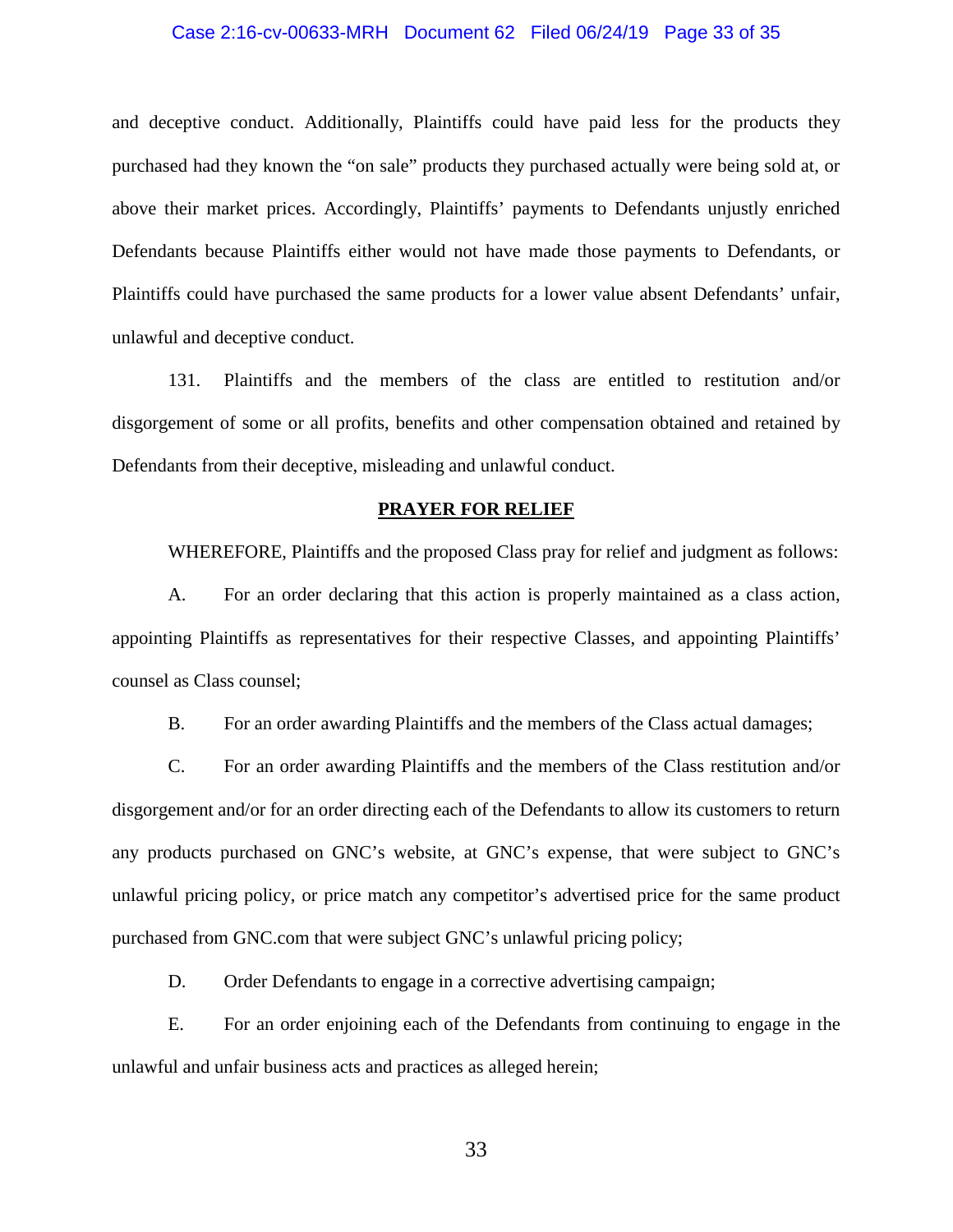### Case 2:16-cv-00633-MRH Document 62 Filed 06/24/19 Page 34 of 35

F. For restitution of all shipping and handling fees charged for products purchased from GNC.com subject to GNC's unlawful advertising;

H. For an order awarding Plaintiffs' attorneys' fees and costs of suit, including expert witness fees, as permitted by law; and

I. Such other and further relief as this Court may deem just and proper.

## **JURY TRIAL**

Plaintiffs demand a trial by jury for all of the claims asserted in this Complaint so triable.

June 24, 2019

Respectfully submitted,

# **CARLSON LYNCH, LLP**

By: /s/ Gary F. Lynch Gary F. Lynch *glynch@carlsonlynch.com*  1133 Penn Avenue, 5th Floor Pittsburgh, Pennsylvania 15222 Telephone: (412) 322-9243 Facsimile: (412) 231-0246

# **AHDOOT & WOLFSON, PC**

Robert Ahdoot\* *rahdoot@ahdootwolfson.com* Tina Wolfson\* *twolfson@ahdootwlfson.com* 10728 Lindbrook Drive Los Angeles, CA 90024 Tel: (310) 474-9111 Fax: (310) 474-8585

# **FINKELSTEIN & KRINSK LLP**

Jeffrey R. Krinsk, Esq.\* *jrk@classactionlaw.com* Trenton R. Kashima, Esq.\* *trk@classactionlaw.com*  550 West C Street, Suite 1760